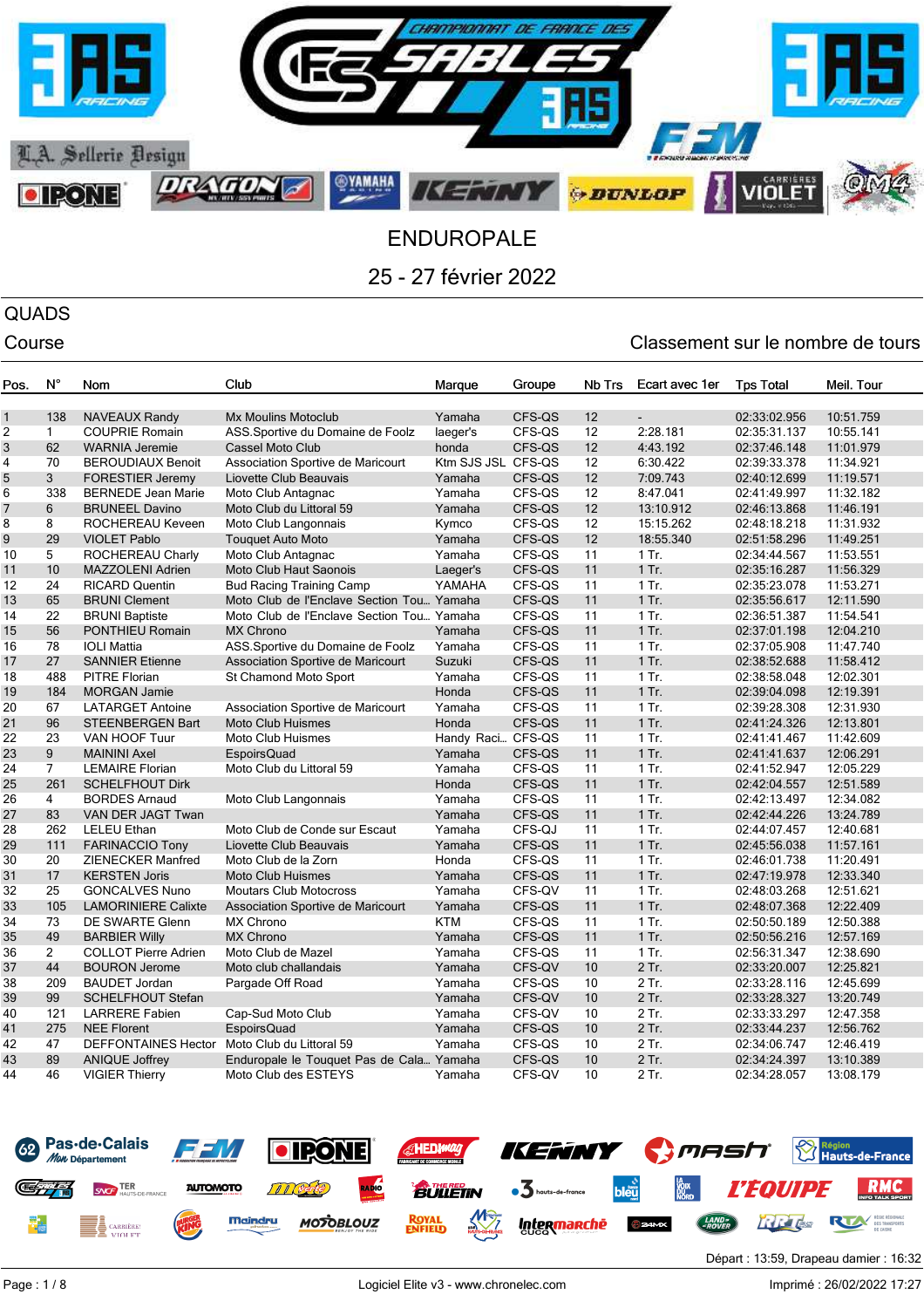

# QUADS

### Course Course Course Course Course Course Course Course Course Course Course Course Course Course Course Cours

| Pos. | $N^{\circ}$ | Nom                                         | Club                                     | Marque            | Groupe           | Nb Trs | Ecart avec 1er | <b>Tps Total</b> | Meil. Tour             |
|------|-------------|---------------------------------------------|------------------------------------------|-------------------|------------------|--------|----------------|------------------|------------------------|
| 45   | 51          | <b>DOLIS Bruno</b>                          | Moto Club des ESTEYS                     | laeger's          | CFS-QV           | 10     | 2 Tr.          | 02:34:29.987     | 13:04.849              |
| 46   | 224         | <b>COURTOIS Antoine</b>                     | Moto Club du Pays de la Serre            | Yamaha            | CFS-QS           | 10     | 2 Tr.          | 02:34:54.377     |                        |
| 47   | 403         |                                             |                                          | Yamaha            | Quad/ATV 10      |        | 2 Tr.          | 02:35:08.938     | 13:13.458              |
| 48   | 12          | LENER Louis/BLANCK Moto Club du Littoral 59 |                                          | <b>KTM</b>        |                  | 10     | 2 Tr.          | 02:36:44.567     | 13:11.191<br>11:56.701 |
| 49   | 132         | <b>DELBOURG Kylian</b><br><b>MAES Kevin</b> | Moto Club Antagnac<br>Cassel Moto Club   | Yamaha            | CFS-QS<br>CFS-QS | 10     | 2 Tr.          | 02:36:46.097     | 12:34.938              |
|      | 54          | <b>LECONTE Theo</b>                         | <b>MX Chrono</b>                         | Yamaha            |                  | 10     | 2 Tr.          | 02:36:49.117     |                        |
| 50   | 194         |                                             |                                          |                   | CFS-QS           | 10     | 2 Tr.          |                  | 13:22.308              |
| 51   |             | <b>SARRAN Emmanuel</b>                      | Enduropale le Touquet Pas de Cala YAMAHA |                   | CFS-QS           |        |                | 02:36:49.818     | 13:21.242              |
| 52   | 43          | <b>BAILLARGUET Antony</b>                   | <b>Bud Racing Training Camp</b>          | Yamaha            | CFS-QV           | 10     | 2 Tr.          | 02:37:38.348     | 13:36.019              |
| 53   | 146         | <b>LAGNIEZ Jeremy</b>                       | Moto Club du Littoral 59                 | Yamaha            | CFS-QS           | $10$   | 2 Tr.          | 02:37:47.678     | 13:39.650              |
| 54   | 35          | <b>DESSE Henry</b>                          | DU PAVILLON MOTO CLUB                    | Handy Raci CFS-QS |                  | 10     | 2 Tr.          | 02:38:20.388     | 13:18.389              |
| 55   | 116         | <b>VITSE Antoine</b>                        | Enduropale le Touquet Pas de Cala Yamaha |                   | CFS-QS           | 10     | 2 Tr.          | 02:38:22.398     | 13:26.788              |
| 56   | 86          | <b>LEMAIRE Remi</b>                         | Moto Club du Littoral 59                 | Yamaha            | CFS-QV           | 10     | 2 Tr.          | 02:38:40.818     | 13:17.439              |
| 57   | 88          | <b>DESPINOY Herve</b>                       | Moto Club Pecquencourt                   | Yamaha            | CFS-QV           | 10     | 2 Tr.          | 02:38:56.338     | 13:41.691              |
| 58   | 218         | <b>BOURGUIGNON Yeloic</b>                   | Moto Club Saint Mihiel                   | Yamaha            | CFS-QS           | 10     | 2 Tr.          | 02:39:02.628     | 13:34.301              |
| 59   | 117         | <b>CROS Baptiste</b>                        | Moto Club St Chély d'Apcher              | Yamaha            | CFS-QS           | 10     | 2 Tr.          | 02:39:04.588     | 13:08.031              |
| 60   | 264         | LIEFOOGHE Benoit                            | Moto Club du Littoral 59                 | Yamaha            | CFS-QS           | 10     | 2 Tr.          | 02:39:48.328     | 13:39.591              |
| 61   | 80          | <b>GARDEDIEU Thibault</b>                   | Moto Club du Littoral 59                 | Yamaha            | CFS-QS           | 10     | 2 Tr.          | 02:39:50.029     | 13:47.852              |
| 62   | 139         | VAN DER SPEK Jan                            |                                          | Yamaha            | CFS-QF           | 10     | 2 Tr.          | 02:39:58.298     | 13:19.262              |
| 63   | 104         | <b>MIET Wilfried</b>                        | Grezac Moto Club                         | Honda             | CFS-QV           | 10     | 2 Tr.          | 02:40:29.059     | 13:14.429              |
| 64   | 33          | <b>BOURGEOIS Emilie</b>                     | Moto Club du Littoral 59                 | Yamaha            | CFS-QF           | 10     | 2 Tr.          | 02:40:36.867     | 13:16.709              |
| 65   | 257         | <b>LABIS Corentin</b>                       | <b>Moto Club Doullennais</b>             | Yamaha            | CFS-QS           | 10     | 2 Tr.          | 02:41:15.176     | 13:24.062              |
| 66   | 90          | <b>MACARY Benjamin</b>                      | Moto Club des Puys                       | Yamaha            | CFS-QS           | 10     | 2 Tr.          | 02:41:17.397     | 13:35.062              |
| 67   | 302         | <b>VERBOVEN Mike</b>                        | Enduropale le Touquet Pas de Cala wtec   |                   | CFS-QJ           | 10     | 2 Tr.          | 02:41:42.927     | 13:22.300              |
| 68   | 37          | <b>GIROUD Alexandre</b>                     | Moto Club La Voulte                      | Yamaha            | CFS-QS           | 10     | 2 Tr.          | 02:42:09.377     | 13:35.198              |
| 69   | 292         | <b>ROUSSEL Gauthier</b>                     | <b>Touquet Auto Moto</b>                 | yamaha            | CFS-QJ           | $10$   | 2 Tr.          | 02:42:12.387     | 13:41.680              |
| 70   | 165         | <b>DESMOULINS Gerald</b>                    | <b>Bourges Racing Team</b>               | Yamaha            | CFS-QV           | 10     | 2 Tr.          | 02:42:40.367     | 13:50.019              |
| 71   | 129         | <b>BESEMS Gymano</b>                        |                                          | Honda             | CFS-QJ           | 10     | 2 Tr.          | 02:42:51.567     | 13:39.851              |
| 72   | 50          | <b>CAMPAGNE Rocco</b>                       | Moto Club Aresien                        | Yamaha            | CFS-QS           | 10     | 2 Tr.          | 02:43:07.667     | 12:52.049              |
| 73   | 39          | <b>SEBERT Benoit</b>                        | Moto Club de Gouy en Artois              | Yamaha            | CFS-QV           | 10     | 2 Tr.          | 02:43:18.106     | 13:42.129              |
| 74   | 222         | <b>CALLEGARI Alexandre</b>                  | Association Sportive de Maricourt        | Yamaha            | CFS-QS           | 10     | 2 Tr.          | 02:43:23.257     | 13:28.359              |
| 75   | 322         | <b>KRYSIAK Adam</b>                         |                                          | Polaris           | CFS-QV           | 10     | 2 Tr.          | 02:43:29.247     | 13:12.851              |
| 76   | 92          | <b>SAUVAGE Charlie</b>                      | Moto Club du Littoral 59                 | WTEC HO           | CFS-QS           | 10     | 2 Tr.          | 02:43:50.527     | 13:02.520              |
| 77   | 100         | <b>REGNAULT Landry</b>                      | Moto Club du Val d'Ouve                  | Yamaha            | CFS-QV           | $10$   | 2 Tr.          | 02:43:55.017     | 13:57.999              |
| 78   | 113         | <b>FERNANDES Paulo</b>                      | <b>Elite Motocross</b>                   | Yamaha            | CFS-QV           | 10     | 2 Tr.          | 02:44:21.977     | 13:23.539              |
| 79   | 103         | <b>BAC Arjan</b>                            |                                          | Yamaha            | CFS-QS           | 10     | 2 Tr.          | 02:45:03.407     | 13:56.950              |
| 80   | 273         | <b>MERCERON Adrien</b>                      | Moto Club des Deux Sevres                | Yamaha            | CFS-QS           | 10     | 2 Tr.          | 02:45:09.277     | 13:46.202              |
| 81   | 193         | <b>LAMOUR Guillaume</b>                     | Moto Club du Littoral 59                 | Yamaha            | CFS-QS           | 10     | 2 Tr.          | 02:45:22.247     | 14:34.251              |
| 82   | 107         | PHILIPPE Thimote                            | <b>Bud Racing Training Camp</b>          | Yamaha            | CFS-QJ           | 10     | 2 Tr.          | 02:45:30.317     | 13:52.461              |
| 83   | 140         | <b>EVRARD Morgan</b>                        | Moto Club du Littoral 59                 | Yamaha            | CFS-QS           | 10     | 2 Tr.          | 02:45:48.487     | 13:30.490              |
| 84   | 52          | <b>RICAUD Joel</b>                          | <b>Bud Racing Training Camp</b>          | Honda             | CFS-QV           | 10     | 2 Tr.          | 02:46:15.117     | 14:21.089              |
| 85   | 71          | <b>MAERTENS Cedric</b>                      | Liovette Club Beauvais                   | Yamaha            | CFS-QV           | 10     | 2 Tr.          | 02:47:54.758     | 13:26.428              |
| 86   | 155         | <b>WALOSZEK Guillaume</b>                   | <b>Touquet Auto Moto</b>                 | Yamaha            | CFS-QV           | 10     | 2 Tr.          | 02:48:19.548     | 13:48.660              |
| 87   | 87          | <b>DESPINOY Tom</b>                         | Calais Sports Mécaniques                 | Yamaha            | CFS-QJ           | 10     | 2 Tr.          | 02:48:52.128     | 14:20.951              |
| 88   | 265         | <b>MANABLE Samuel</b>                       | Enduropale le Touquet Pas de Cala Yamaha |                   | CFS-QV           | 10     | 2 Tr.          | 02:48:54.138     | 14:46.169              |
|      |             |                                             |                                          |                   |                  |        |                |                  |                        |

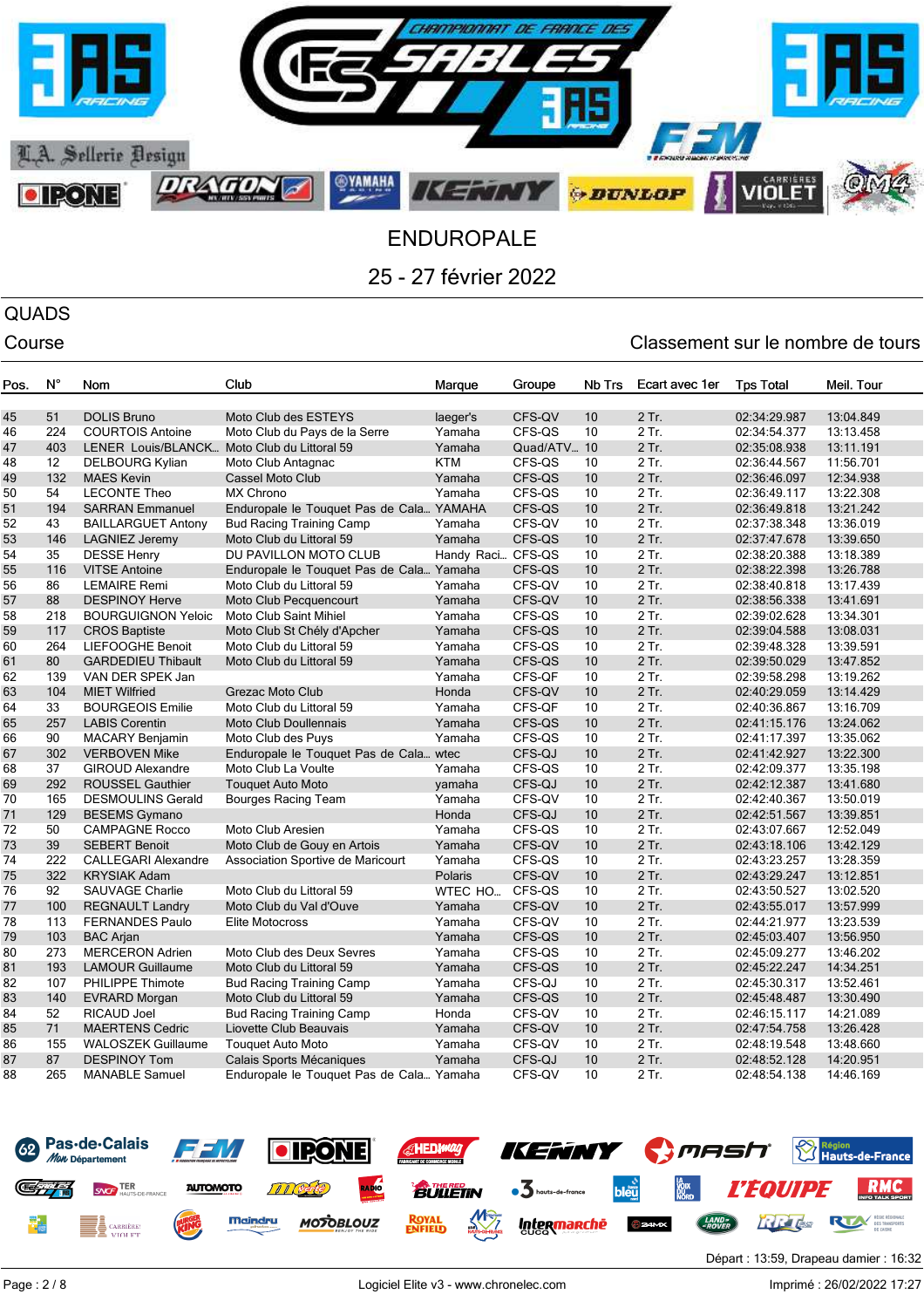

# QUADS

### Course Course Course Course Course Course Course Course Course Course Course Course Course Course Course Cours

| Pos.     | N°  | Nom                                             | Club                                                | Marque            | Groupe           | Nb Trs           | Ecart avec 1er | <b>Tps Total</b>             | Meil. Tour             |
|----------|-----|-------------------------------------------------|-----------------------------------------------------|-------------------|------------------|------------------|----------------|------------------------------|------------------------|
| 89       | 61  | VAN DER ZWET Harold                             | <b>Moto Club Huismes</b>                            | <b>W-TEC</b>      | CFS-QV           | 10               | 2 Tr.          | 02:48:56.468                 | 13:48.041              |
|          | 424 | ABEL Argo/TOOVIS M                              |                                                     |                   | Quad/ATV 10      |                  | 2 Tr.          | 02:49:00.928                 | 13:39.899              |
| 90<br>91 | 16  | <b>LIEFOOGHE Vincent</b>                        | Moto Club du Littoral 59                            | Yamaha<br>Yamaha  | CFS-QS           | 10               | 2 Tr.          | 02:49:09.049                 | 12:00.482              |
| 92       | 182 | <b>JAWIEN Rafal</b>                             |                                                     | Polaris           | CFS-QS           | 10               | 2 Tr.          | 02:49:45.659                 | 13:02.981              |
| 93       | 124 |                                                 |                                                     |                   | CFS-QS           | $10$             | 2 Tr.          |                              |                        |
|          | 110 | ZWOLANSKI Jordane                               | Association Sportive de Maricourt                   | <b>KTM</b>        |                  |                  |                | 02:50:21.208                 | 14:17.348              |
| 94<br>95 | 126 | <b>TYWONIUK Romain</b>                          | Moto Club Aresien                                   | Yamaha<br>Yamaha  | CFS-QS<br>CFS-QS | 10<br>10         | 2 Tr.<br>2 Tr. | 02:50:38.027<br>02:50:38.199 | 14:05.620              |
|          | 157 | <b>SAVART Clement</b><br><b>BACHIMONT Louis</b> | Moto Club Pecquencourt                              |                   |                  |                  | 2 Tr.          | 02:50:47.656                 | 13:36.019              |
| 96<br>97 | 112 | <b>SOUDAY Sebastien</b>                         | <b>MX Chrono</b>                                    | Yamaha            | CFS-QS           | 10<br>10         | 2 Tr.          | 02:51:03.356                 | 14:20.801<br>15:20.449 |
|          |     |                                                 | Motor Club Andelysien C.S.A.                        | Laeger Rac CFS-QV |                  |                  |                |                              |                        |
| 98       | 38  | <b>WATERLOT Paul</b>                            | Moto Club du Littoral 59                            | Yamaha            | CFS-QJ           | 10               | 2 Tr.          | 02:51:04.937                 | 14:42.929              |
| 99       | 58  | <b>SAGNARD David</b>                            | <b>Touquet Auto Moto</b>                            | Yamaha            | CFS-QV           | 10               | 2 Tr.          | 02:52:38.857                 | 13:59.199              |
| 100      | 299 | VAN LITH Ruben                                  | Moto Club Huismes                                   | W-tec             | CFS-QS           | 9                | 3 Tr.          | 02:33:21.017                 | 13:01.181              |
| 101      | 127 | <b>HOP Guy</b>                                  | <b>Moto Club Huismes</b>                            | Honda             | CFS-QV           | 9                | 3 Tr.          | 02:33:23.637                 | 14:05.482              |
| 102      | 169 | <b>ROYER Guewen</b>                             | Moto Club du Littoral 59                            | Yamaha            | CFS-QS           | 9                | 3 Tr.          | 02:33:27.537                 | 14:31.462              |
| 103      | 201 | <b>PETINAY Harry</b>                            | Union Moto de la Marne                              | Yamaha            | CFS-QS           | 9                | 3 Tr.          | 02:33:38.757                 | 14:22.373              |
| 104      | 166 | <b>BOUTELIER Clement</b>                        | St Chamond Moto Sport                               | Yamaha            | CFS-QS           | 9                | 3 Tr.          | 02:33:42.657                 | 14:20.780              |
| 105      | 134 | <b>DAVID Paul</b>                               | <b>Touquet Auto Moto</b>                            | Yamaha            | CFS-QS           | 9                | 3 Tr.          | 02:33:49.627                 | 14:13.950              |
| 106      | 106 | <b>DETOURNAY Thomas</b>                         | <b>MX Chrono</b>                                    | Yamaha            | CFS-QV           | 9                | 3 Tr.          | 02:34:18.057                 | 14:35.908              |
| 107      | 82  | <b>HAESAERT Camille</b>                         | Moto Club Pecquencourt                              | W-Tec             | CFS-QV           | 9                | 3 Tr.          | 02:34:46.257                 | 14:13.900              |
| 108      | 178 | <b>BERQUEZ Pierre Louis</b>                     | Moto Club du Littoral 59                            | Yamaha            | CFS-QS           | $\overline{9}$   | 3 Tr.          | 02:35:02.837                 | 14:58.490              |
| 109      | 313 | <b>METGE Cyril</b>                              | Naucelle Moto Sport                                 | Yamaha            | CFS-QS           | 9                | 3 Tr.          | 02:35:56.287                 | 14:16.861              |
| 110      | 320 | <b>LOCHT Sebastien</b>                          | Enduropale le Touquet Pas de Cala Suzuki            |                   | CFS-QV           | 9                | 3 Tr.          | 02:36:07.207                 | 14:15.179              |
| 111      | 159 | <b>CAVROIS Jeremy</b>                           | Association Sportive de Maricourt                   | <b>WTEC</b>       | CFS-QV           | 9                | 3 Tr.          | 02:36:24.707                 | 14:54.570              |
| 112      | 81  | <b>SEVALLE Rodrigue</b>                         | <b>ESML Louvigne du Desert</b>                      | Yamaha            | CFS-QV           | 9                | 3 Tr.          | 02:36:36.908                 | 14:20.980              |
| 113      | 407 | TROUILLET Thibault/B Moto Club du Littoral 59   |                                                     | Yamaha            | Quad/ATV 9       |                  | 3 Tr.          | 02:36:49.607                 | 13:45.670              |
| 114      | 223 | COPPIN Hugo                                     | Moto Club du Littoral 59                            | Yamaha            | CFS-QS           | 9                | 3 Tr.          | 02:37:03.168                 | 14:39.821              |
| 115      | 311 | <b>WOONINCK Mike</b>                            |                                                     | <b>Wtec</b>       | CFS-QS           | $\boldsymbol{9}$ | 3 Tr.          | 02:38:00.338                 | 14:17.918              |
| 116      | 147 | <b>DEDISSE Matthieu</b>                         | Moto Club du Littoral 59                            | Yamaha            | CFS-QS           | 9                | 3 Tr.          | 02:39:00.258                 | 14:47.271              |
| 117      | 164 | <b>MONCHY Corentin</b>                          | <b>MX Chrono</b>                                    | Kawasaki          | CFS-QS           | 9                | 3 Tr.          | 02:39:03.038                 | 15:05.621              |
| 118      | 154 | LAFFITTE Jean Raym                              | <b>Moto Club Saint Martinois</b>                    | Yamaha            | CFS-QV           | 9                | 3 Tr.          | 02:39:07.009                 | 15:04.068              |
| 119      | 317 |                                                 | VAN OVERBEKE Clem Association Sportive de Maricourt | Suzuki            | CFS-QS           | $\boldsymbol{9}$ | 3 Tr.          | 02:39:12.348                 | 14:34.948              |
| 120      | 137 | <b>GUILLAUME Joel</b>                           | Moto Club Errobi                                    | <b>KTM</b>        | CFS-QV           | 9                | 3 Tr.          | 02:39:14.158                 | 14:15.739              |
| 121      | 200 | <b>JANSSENS Dimitri</b>                         |                                                     | Honda             | CFS-QS           | 9                | 3 Tr.          | 02:39:16.059                 | 14:51.898              |
| 122      | 231 | <b>FISK Gary</b>                                | Moto Club Basly                                     | Yamaha            | CFS-QV           | 9                | 3 Tr.          | 02:39:40.098                 | 15:25.079              |
| 123      | 142 | <b>KRAFT Elisabeth</b>                          | Moto Club Aresien                                   | Yamaha            | CFS-QF           | 9                | 3 Tr.          | 02:40:17.959                 | 15:29.311              |
| 124      | 128 | <b>MAES Tanguy</b>                              | Cassel Moto Club                                    | Yamaha            | CFS-QS           | 9                | 3 Tr.          | 02:40:40.917                 | 15:03.530              |
| 125      | 217 | <b>BOULET Maxime</b>                            | <b>MX Chrono</b>                                    | Honda             | CFS-QS           | 9                | 3 Tr.          | 02:41:18.847                 | 14:47.240              |
| 126      | 255 | <b>FOUASSIER Sebastien</b>                      | Moto Club Huismes                                   | Yamaha            | CFS-QS           | 9                | 3 Tr.          | 02:41:38.326                 | 15:04.689              |
| 127      | 254 | <b>DELMAS Florian</b>                           | Moto Club Antagnac                                  | Yamaha            | CFS-QS           | 9                | 3 Tr.          | 02:41:52.416                 | 13:38.291              |
| 128      | 323 | <b>BOROWIECKI Tomasz</b>                        |                                                     | Polaris           | CFS-QV           | 9                | 3 Tr.          | 02:42:52.417                 | 14:20.911              |
| 129      | 408 | LEGRAND Sebastien/                              | Motor Club Andelysien C.S.A.                        | Yamaha            | Quad/ATV 9       |                  | 3 Tr.          | 02:43:16.297                 | 15:49.308              |
| 130      | 95  | <b>TUR Julien</b>                               | Moto Club Dol de Bretagne                           | Honda             | CFS-QS           | 9                | 3 Tr.          | 02:43:22.687                 | 14:29.371              |
| 131      | 94  | <b>ROYER Roman</b>                              | Moto Club du Littoral 59                            | Yamaha            | CFS-QS           | 9                | 3 Tr.          | 02:43:38.007                 | 14:54.119              |
| 132      | 289 | <b>RIOS Vincent</b>                             | Naucelle Moto Sport                                 | Yamaha            | CFS-QS           | 9                | 3 Tr.          | 02:44:02.297                 | 15:17.437              |

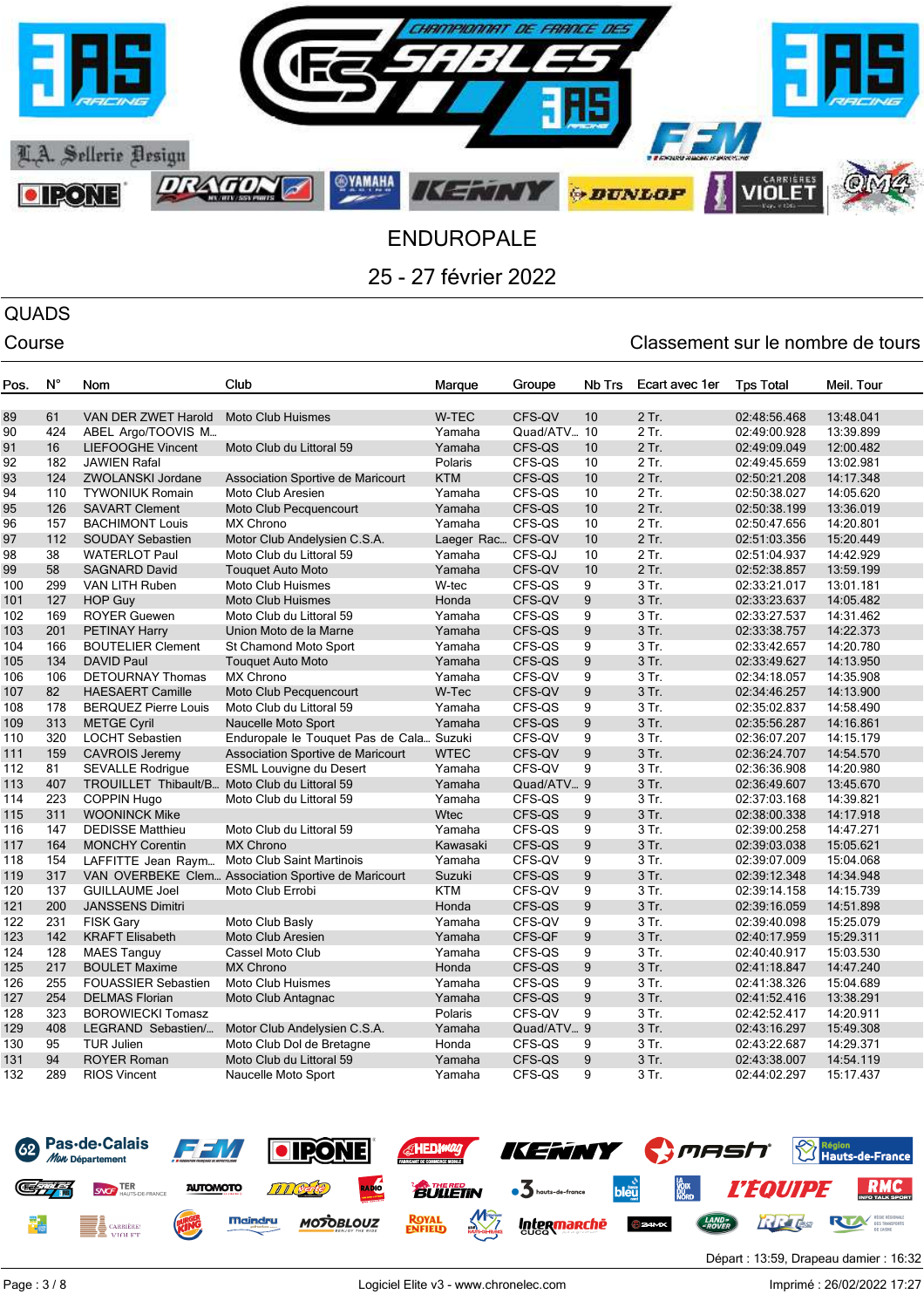

# QUADS

## Course Course Course Course Course Course Course Course Course Course Course Course Course Course Course Cours

| Pos. | N°  | Nom                                         | Club                                  | Marque            | Groupe     | Nb Trs           | Ecart avec 1er | <b>Tps Total</b> | Meil. Tour |
|------|-----|---------------------------------------------|---------------------------------------|-------------------|------------|------------------|----------------|------------------|------------|
|      |     |                                             |                                       |                   |            |                  |                |                  |            |
| 133  | 173 | <b>QUENEHEN Kenzo</b>                       | Moto Club du Littoral 59              | Yamaha            | CFS-QS     | 9                | 3 Tr.          | 02:44:06.157     | 15:16.640  |
| 134  | 125 | <b>RABET Emmanuel</b>                       | Motor Club Andelysien C.S.A.          | Yamaha            | CFS-QS     | 9                | 3 Tr.          | 02:44:45.007     | 13:51.199  |
| 135  | 30  | <b>CASEIRO Loely</b>                        | Moto Club des ESTEYS                  | Yamaha            | CFS-QF     | 9                | 3 Tr.          | 02:44:47.058     | 15:58.132  |
| 136  | 279 | PELTIER Fabien                              | MX Chrono                             | Yamaha            | CFS-QV     | 9                | 3 Tr.          | 02:44:51.487     | 15:00.651  |
| 137  | 251 | <b>GUFFROY Julien</b>                       | Calais Sports Mécaniques              | Yamaha            | CFS-QS     | 9                | 3 Tr.          | 02:45:02.677     | 14:33.800  |
| 138  | 213 | <b>BEZELGA Daniel</b>                       | Moto Club du Littoral 59              | Yamaha            | CFS-QV     | 9                | 3 Tr.          | 02:46:07.838     | 15:25.433  |
| 139  | 74  | WATERLOT Paul Edou Moto Club du Littoral 59 |                                       | Yamaha            | CFS-QV     | 9                | 3 Tr.          | 02:46:37.848     | 15:27.890  |
| 140  | 84  | <b>SENECHAL Vincent</b>                     | Moto Club de Gouy en Artois           | Yamaha            | CFS-QS     | 9                | 3 Tr.          | 02:46:49.808     | 14:54.842  |
| 141  | 291 | <b>ROMANO Antoine</b>                       | Association Sportive de Maricourt     | Yamaha            | CFS-QS     | $9\,$            | 3 Tr.          | 02:47:25.598     | 14:53.309  |
| 142  | 172 | <b>RIOU Gauthier</b>                        | MX Chrono                             | Yamaha            | CFS-QS     | 9                | 3 Tr.          | 02:47:36.628     | 14:53.327  |
| 143  | 152 | PERRAUDEAU David                            | Moto Club de la Vie Apremont          | Yamaha            | CFS-QV     | $9\,$            | 3 Tr.          | 02:47:52.458     | 14:14.250  |
| 144  | 237 | <b>DETRY Emmanuel</b>                       | <b>MX Chrono</b>                      | Yamaha            | CFS-QV     | 9                | 3 Tr.          | 02:47:59.008     | 15:13.059  |
| 145  | 402 | DUTHOIT Gregory/DU                          | Moto Club Des Etangs                  | Yamaha            | Quad/ATV 9 |                  | 3 Tr.          | 02:48:17.808     | 15:17.781  |
| 146  | 312 | <b>HENNINOT Davy</b>                        | Moto Club du Littoral 59              | Suzuki            | CFS-QS     | 9                | 3 Tr.          | 02:48:32.268     | 15:35.149  |
| 147  | 301 | <b>VERBEKE Mathieu</b>                      | <b>MX Chrono</b>                      | Yamaha            | CFS-QV     | 9                | 3 Tr.          | 02:48:49.468     | 15:17.848  |
| 148  | 250 | <b>GROUSELLE Maxime</b>                     | <b>MX Chrono</b>                      | Suzuki            | CFS-QS     | 9                | 3 Tr.          | 02:49:31.859     | 16:20.711  |
| 149  | 131 | <b>BRAULT Steve</b>                         | Liovette Club Beauvais                | Yamaha            | CFS-QS     | 9                | 3 Tr.          | 02:49:33.789     | 14:01.580  |
| 150  | 143 | DE CRAEYE Olivier                           | Liovette Club Beauvais                | Yamaha            | CFS-QV     | 9                | 3 Tr.          | 02:49:48.959     | 16:10.351  |
| 151  | 253 | <b>GUILMAIN Michael</b>                     | Moto Club du Littoral 59              | Yamaha            | CFS-QS     | 9                | 3 Tr.          | 02:49:51.208     | 15:13.020  |
| 152  | 162 | <b>BERNARD Renalto</b>                      | Moto Club kids 17                     | Yamaha            | CFS-QV     | 9                | 3 Tr.          | 02:52:13.987     | 15:38.358  |
| 153  | 198 | <b>LEMASSON Thibault</b>                    | Moto Club Gravenchonnais              | Yamaha            | CFS-QS     | 9                | 3 Tr.          | 02:52:23.917     | 16:28.020  |
| 154  | 418 | ELIO Vottero Aira/DIE                       | ASS.Sportive du Domaine de Foolz      | Honda             | Quad/ATV 9 |                  | 3 Tr.          | 02:52:39.747     | 16:19.368  |
| 155  | 252 | <b>GUILMAIN Steven</b>                      | <b>MX Chrono</b>                      | Yamaha            | CFS-QS     | $9\,$            | 3 Tr.          | 02:53:00.267     | 15:18.288  |
| 156  | 276 | <b>NOURTIER David</b>                       | Moto Club de Blargies                 | Suzuki            | CFS-QS     | 9                | 3 Tr.          | 02:53:26.647     | 14:31.350  |
| 157  | 158 | <b>IVAN Solbas Cecilia</b>                  | Amicale Motocycliste de Pont de V     | Yamaha            | CFS-QS     | $9\,$            | 3 Tr.          | 02:53:55.107     | 16:54.761  |
| 158  | 196 | <b>SIMON Yannick</b>                        | Association Sportive de Maricourt     | Suzuki            | CFS-QV     | 9                | 3 Tr.          | 02:55:17.888     | 16:54.491  |
| 159  | 295 | <b>VAILLANT Benoit</b>                      | Association Sportive de Maricourt     | Suzuki            | CFS-QS     | $\boldsymbol{9}$ | 3 Tr.          | 02:55:50.788     | 16:00.300  |
| 160  | 191 | <b>PRONIEZ Fabien</b>                       | Association Sportive de Maricourt     | Yamaha            | CFS-QV     | 9                | 3 Tr.          | 02:56:10.728     | 15:38.379  |
| 161  | 220 | <b>BRICHE Jerome</b>                        | <b>MX Chrono</b>                      | Yamaha            | CFS-QV     | 8                | 4 Tr.          | 02:33:06.616     | 15:35.572  |
| 162  | 245 | <b>DUSSEL Bodhi</b>                         | Enduropale le Touquet Pas de Cala Ktm |                   | CFS-QJ     | 8                | 4 Tr.          | 02:33:25.047     | 14:48.147  |
| 163  | 405 | DELAMARE Herve/GI                           | Liovette Club Beauvais                | Yamaha            | Quad/ATV 8 |                  | 4 Tr.          | 02:33:51.127     | 17:01.090  |
| 164  | 221 | <b>CAETANO Raphael</b>                      | Moto Club Rumillien                   | Suzuki            | CFS-QS     | 8                | 4 Tr.          | 02:33:53.897     | 14:27.809  |
| 165  | 177 | <b>GHILLET Lucas</b>                        | <b>MX Chrono</b>                      | Yamaha            | CFS-QS     | 8                | 4 Tr.          | 02:34:03.377     | 14:42.501  |
| 166  | 306 | <b>VICART Hugo</b>                          | Moto Club du Littoral 59              | <b>CAN AM</b>     | CFS-QS     | 8                | 4 Tr.          | 02:34:37.297     | 15:47.871  |
| 167  | 232 | DE ROGEZ Jonathan                           | Moto Club Zamattio                    | Yamaha            | CFS-QS     | 8                | 4 Tr.          | 02:34:49.277     | 16:33.100  |
| 168  | 272 | <b>MARTIN Benjamin</b>                      | Mx Nizy Le Comte                      | Yamaha            | CFS-QS     | 8                | 4 Tr.          | 02:35:19.577     | 15:27.060  |
| 169  | 163 | <b>COPPIETERS Arnaud</b>                    | Moto Club du Littoral 59              | Yamaha            | CFS-QS     | 8                | 4 Tr.          | 02:36:12.017     | 16:19.610  |
| 170  | 32  | ZEBICHE Sandrina                            | <b>MX Chrono</b>                      | Yamaha            | CFS-QF     | 8                | 4 Tr.          | 02:36:31.127     | 15:20.858  |
| 171  | 151 | <b>RUBIO Prudencio</b>                      | Enduropale le Touquet Pas de Cala KTM |                   | CFS-QV     | 8                | 4 Tr.          | 02:37:14.248     | 16:47.170  |
| 172  | 307 | <b>MAZZOLENI Stephane</b>                   | Moto Club Haut Saonois                | Yamaha            | CFS-QV     | 8                | 4 Tr.          | 02:37:42.118     | 16:14.400  |
| 173  | 185 | <b>GUILLERMIN Etienne</b>                   | <b>MX Chrono</b>                      | Suzuki            | CFS-QS     | 8                | 4 Tr.          | 02:37:45.698     | 16:14.901  |
| 174  | 168 | <b>MALET John</b>                           | Moto Club La Suze-Roëzé               | Yamaha            | CFS-QV     | 8                | 4 Tr.          | 02:37:48.328     | 16:10.769  |
| 175  | 133 | <b>GUY Graham</b>                           | Moto Club du Littoral 59              | <b>CAN AM</b>     | CFS-QV     | 8                | 4 Tr.          | 02:39:06.518     | 17:03.010  |
| 176  | 156 | <b>MOULIN Ludovic</b>                       | Moto Club de l'Avesnois               | Handy Raci CFS-QV |            | 8                | 4 Tr.          | 02:39:35.799     | 17:46.489  |

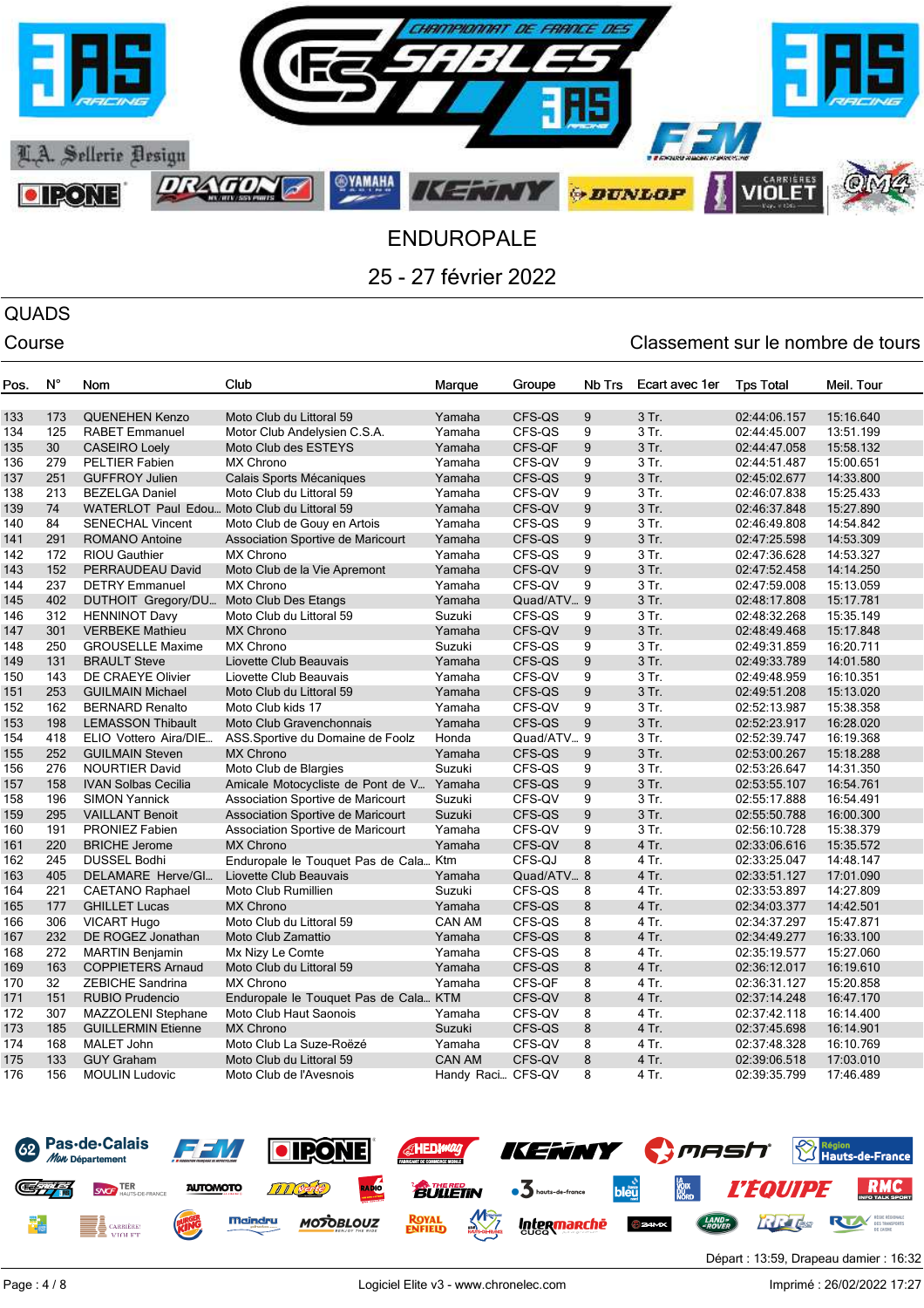

# QUADS

### Course Course Course Course Course Course Course Course Course Course Course Course Course Course Course Cours

| Pos.       | N°         | Nom                                           | Club                                                        | Marque           | Groupe           | Nb Trs              | Ecart avec 1er | <b>Tps Total</b>             | Meil. Tour             |
|------------|------------|-----------------------------------------------|-------------------------------------------------------------|------------------|------------------|---------------------|----------------|------------------------------|------------------------|
| 177        | 66         | <b>CHENU Alain</b>                            | Moto Club Des Bruyeres                                      | Suzuki           | CFS-QV           | 8                   | 4 Tr.          | 02:40:15.949                 | 16:17.809              |
| 178        | 269        | <b>MERLIN Cindy</b>                           | Moto Club du Littoral 59                                    | yamaha           | CFS-QF           | 8                   | 4 Tr.          | 02:40:23.588                 | 17:14.091              |
| 179        | 229        | DA SILVA ROCHA Hel                            | <b>Moutars Club Motocross</b>                               | Suzuki           | CFS-QS           | 8                   | 4 Tr.          | 02:40:27.889                 | 16:29.752              |
| 180        | 176        | <b>DELANNOY Thomas</b>                        | Moto Club Pecquencourt                                      | Yamaha           | CFS-QS           | 8                   | 4 Tr.          | 02:40:30.319                 | 16:25.051              |
| 181        | 85         | <b>DELABARRE Tom</b>                          | Association pour le Développement Yamaha                    |                  | CFS-QJ           | 8                   | 4 Tr.          | 02:40:59.427                 | 15:35.838              |
| 182        | 225        | DE CARLINI Hugo                               | St Chamond Moto Sport                                       | Yamaha           | CFS-QS           | 8                   | 4 Tr.          | 02:41:21.057                 | 16:15.599              |
| 183        | 236        | <b>DELMAIRE Benoit</b>                        | Association pour le Développement Yamaha                    |                  | CFS-QS           | 8                   | 4 Tr.          | 02:41:51.847                 | 16:28.590              |
| 184        | 314        | <b>VIDALENC Nicolas</b>                       | Moto Club Rouergat                                          | Suzuki           | CFS-QS           | 8                   | 4 Tr.          | 02:42:53.957                 | 16:01.908              |
| 185        | 219        | <b>MOREL Kevin</b>                            | <b>Moto Club Feillens</b>                                   | Suzuki           | CFS-QS           | 8                   | 4 Tr.          | 02:43:27.877                 | 15:44.938              |
| 186        | 267        | <b>MARIE Julien</b>                           | Moto Club du Littoral 59                                    | Yamaha           | CFS-QS           | 8                   | 4 Tr.          | 02:43:30.497                 | 17:03.969              |
| 187        | 233        | <b>DEDISSE Michael</b>                        | Moto Club du Littoral 59                                    | Yamaha           | CFS-QV           | 8                   | 4 Tr.          | 02:44:28.277                 | 15:35.839              |
| 188        | 91         | <b>HAUTERIVE Florian</b>                      | Moto Club du Littoral 59                                    | Yamaha           | CFS-QS           | 8                   | 4 Tr.          | 02:45:05.827                 | 15:52.058              |
| 189        | 226        | <b>CUVILLIER Clement</b>                      | Enduropale le Touquet Pas de Cala Yamaha                    |                  | CFS-QS           | 8                   | 4 Tr.          | 02:45:24.057                 | 16:34.980              |
| 190        | 246        | <b>FROMENT Julien</b>                         | Moto Club de Saint Rémy                                     | Honda            | CFS-QS           | 8                   | 4 Tr.          | 02:45:40.948                 | 16:53.619              |
| 191        | 149        | <b>SENECHAL Corentin</b>                      | <b>MX Chrono</b>                                            | Yamaha           | CFS-QS           | 8                   | 4 Tr.          | 02:46:12.418                 | 16:42.501              |
| 192        | 141        | <b>LOZINGUEZ Vincent</b>                      | Moto Club du Littoral 59                                    | Yamaha           | CFS-QS           | 8                   | 4 Tr.          | 02:46:58.117                 | 16:57.770              |
| 193        | 197        | <b>BOADAS Mickael</b>                         | <b>MX Chrono</b>                                            | Yamaha           | CFS-QS           | 8                   | 4 Tr.          | 02:49:20.558                 | 17:03.031              |
| 194        | 215        | <b>DEFFONTAINES Arthur</b>                    |                                                             | Yamaha           | CFS-QS           | 8                   | 4 Tr.          | 02:49:21.928                 | 17:47.290              |
| 195        | 228        | DA SILVA GONCALVE                             | Moto Club de Sénart                                         | Suzuki           | CFS-QS           | 8                   | 4 Tr.          | 02:50:29.489                 | 17:29.059              |
| 196        | 318        | <b>BELLEGUEULLE Alexis</b>                    | Association pour le Développement KTM                       |                  | CFS-QS           | 8                   | 4 Tr.          | 02:50:41.456                 | 18:31.509              |
| 197        | 171        | <b>SERENO BIGONI Luigi</b>                    |                                                             | Yamaha           | CFS-QV           | 8                   | 4 Tr.          | 02:50:43.067                 | 18:29.071              |
| 198        | 227        | DA SILVA Joaquim                              | Moto Club Zamattio                                          | Yamaha           | CFS-QV           | 8                   | 4 Tr.          | 02:52:19.487                 | 16:30.091              |
| 199        | 180        | <b>MONCHY Laurent</b>                         | Moto Club du Littoral 59                                    | Yamaha           | CFS-QV           | 8                   | 4 Tr.          | 02:53:47.517                 | 17:10.182              |
| 200        | 98         | <b>VICENTE Yves</b>                           | Moto Club Cartelegue                                        | Yamaha           | CFS-QV           | 8                   | 4 Tr.          | 02:53:53.657                 | 17:58.169              |
| 201        | 187<br>181 | <b>VENET Johan</b>                            | Moto Club Pecquencourt                                      | Yamaha           | CFS-QV           | 8<br>$\overline{7}$ | 4 Tr.<br>5 Tr. | 02:56:01.818                 | 16:56.480              |
| 202<br>203 | 188        | <b>RENAUX Mathieu</b><br><b>DEFRUIT Kevin</b> | Moto Club de Gouy en Artois<br>Moto Club Picard             | Suzuki<br>Yamaha | CFS-QS<br>CFS-QS | 7                   | 5 Tr.          | 02:33:53.947<br>02:37:56.608 | 17:36.340<br>18:47.251 |
| 204        | 409        | DEPUILLE Max/PAROI MX Chrono                  |                                                             | Yamaha           | Quad/ATV 7       |                     | 5 Tr.          | 02:38:56.508                 | 20:27.349              |
| 205        | 284        | PLESANT COURTOIS Moto Club de Blargies        |                                                             | Yamaha           | CFS-QS           | 7                   | 5 Tr.          | 02:41:22.917                 | 18:10.070              |
| 206        | 175        | <b>FRUCHART Laetitia</b>                      | Enduropale le Touquet Pas de Cala Suzuki                    |                  | CFS-QF           | 7                   | 5 Tr.          | 02:42:37.637                 | 17:08.079              |
| 207        | 260        | <b>LAVOINE Yohan</b>                          |                                                             | segway           | CFS-QS           | 7                   | 5 Tr.          | 02:43:33.077                 | 19:31.651              |
| 208        | 310        | <b>BERNARD Victorinne</b>                     | <b>MX Chrono</b>                                            | Yamaha           | CFS-QF           | $\overline{7}$      | 5 Tr.          | 02:43:58.797                 | 19:31.621              |
| 209        | 411        |                                               | BRETIN Julian/FRUCH Enduropale le Touquet Pas de Cala       |                  | Quad/ATV 7       |                     | 5 Tr.          | 02:44:05.747                 | 22:14.801              |
| 210        | 410        | BERNARD Stephane/D MX Chrono                  |                                                             | <b>CAN AM</b>    | Quad/ATV 7       |                     | 5 Tr.          | 02:45:20.667                 | 20:29.621              |
| 211        | 271        | <b>MOULIN Elora</b>                           | Moto Club de l'Avesnois                                     | Yamaha           | CFS-QF           | 7                   | 5 Tr.          | 02:46:46.878                 | 18:38.450              |
| 212        | 420        | BERNARD Colbert/DE MX Chrono                  |                                                             | Yamaha           | Quad/ATV 7       |                     | 5 Tr.          | 02:48:11.548                 | 19:40.447              |
| 213        | 240        | <b>DREZEN Loic</b>                            | Moto Club du Littoral 59                                    | Yamaha           | CFS-QV           | $\overline{7}$      | 5 Tr.          | 02:51:48.516                 | 17:54.119              |
| 214        | 259        | <b>DELAPLACE Louis</b>                        | SPORT MECANIQUE A CRAMPO Yamaha                             |                  | CFS-QS           | 7                   | 5 Tr.          | 02:52:26.207                 | 15:21.010              |
| 215        | 406        |                                               | POUZADOUX Julien/P Enduropale le Touquet Pas de Cala Suzuki |                  | Quad/ATV 7       |                     | 5 Tr.          | 02:53:41.897                 | 18:35.020              |
| 216        | 256        | <b>KUS Thomas</b>                             | Association pour le Développement Yamaha                    |                  | CFS-QS           | 7                   | 5 Tr.          | 02:54:29.998                 | 19:49.420              |
| 217        | 211        | <b>BERTHELOOT David</b>                       | Moto Club du Littoral 59                                    | Yamaha           | CFS-QS           | $\overline{7}$      | 5 Tr.          | 02:56:18.147                 | 19:19.230              |
| 218        | 238        | VANSEYMORTIER Mi                              | Moto Club de Conde sur Escaut                               | <b>CAN AM</b>    | CFS-QV           | 6                   | 6 Tr.          | 02:33:43.187                 | 20:52.008              |
| 219        | 423        | SOMBRET Sylvain/FA                            | Enduropale le Touquet Pas de Cala Polaris                   |                  | Quad/ATV 6       |                     | 6 Tr.          | 02:35:37.797                 | 20:39.720              |
| 220        | 109        | <b>MICHEL Fabien</b>                          | <b>MX Chrono</b>                                            | Yamaha           | CFS-QS           | 6                   | 6 Tr.          | 02:37:00.788                 | 13:02.991              |
|            |            |                                               |                                                             |                  |                  |                     |                |                              |                        |

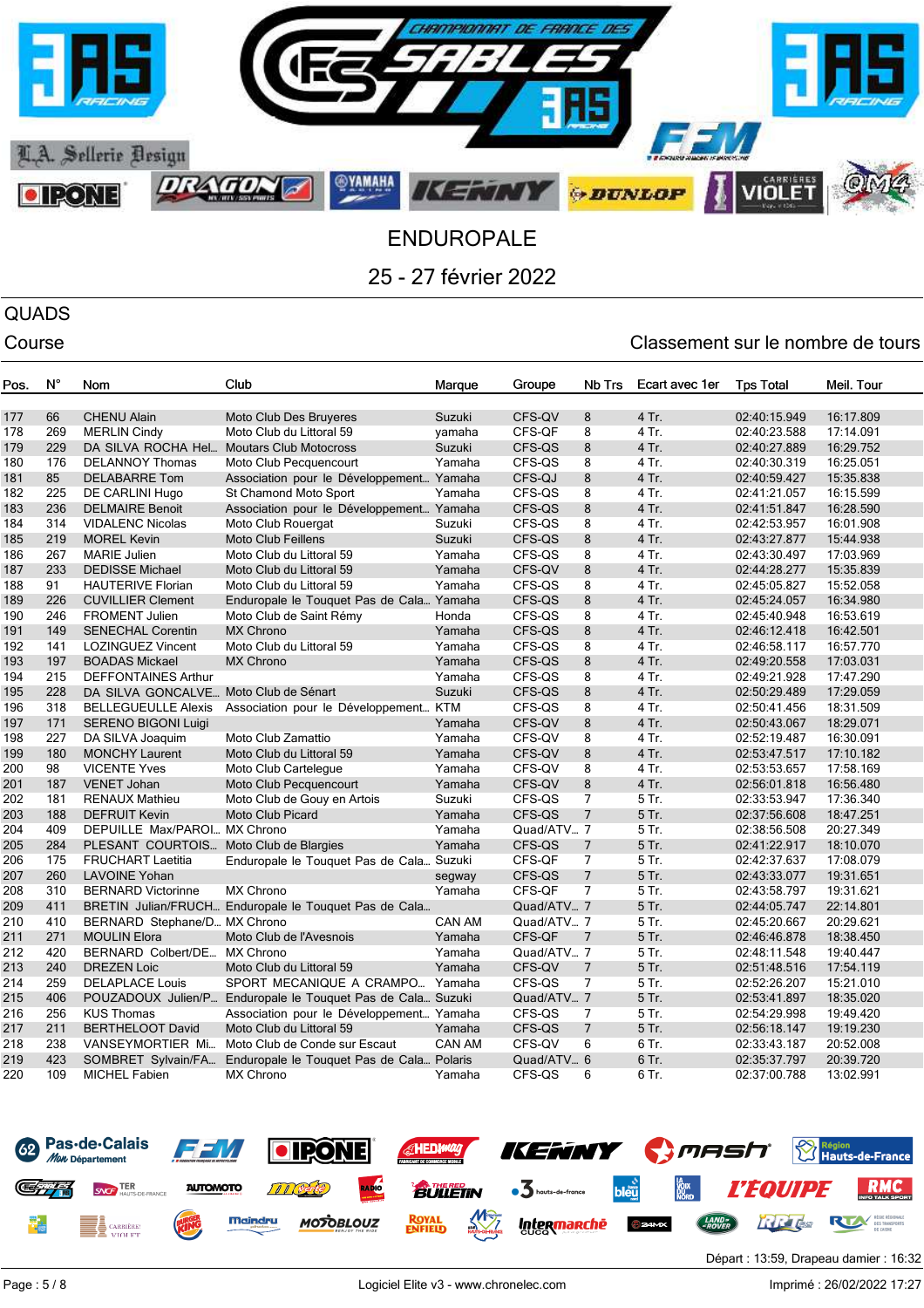

## QUADS

### Course Course Course Course Course Course Course Course Course Course Course Course Course Course Course Cours

| Pos. | N°  | Nom                        | Club                                                                | Marque       | Groupe     | Nb Trs          | Ecart avec 1er | <b>Tps Total</b> | Meil. Tour     |
|------|-----|----------------------------|---------------------------------------------------------------------|--------------|------------|-----------------|----------------|------------------|----------------|
|      |     |                            |                                                                     |              |            |                 |                |                  |                |
| 221  | 204 | <b>LUTUN Antoine</b>       | Moto Club Pecquencourt                                              | Yamaha       | CFS-QS     | 6               | 6 Tr.          | 02:39:54.719     | 19:48.171      |
| 222  | 179 | <b>BRACKEZ Romain</b>      | Moto Club du Littoral 62                                            | Yamaha       | CFS-QS     | 6               | 6 Tr.          | 02:44:39.427     | 25:40.919      |
| 223  | 412 | ARAGON Jerome/JET          | Enduropale le Touquet Pas de Cala Honda                             |              | Quad/ATV 5 |                 | 7 Tr.          | 02:36:15.517     | 28:32.960      |
| 224  | 234 | <b>DEHAUDT Cedric</b>      | Association pour le Développement Polaris                           |              | CFS-QV     | 5               | 7 Tr.          | 02:47:09.028     | 20:35.619      |
| 225  | 34  | <b>VERBRAEKEN Kelly</b>    | Association Sportive de Maricourt                                   | W-TEC        | CFS-QF     | 5               | 7 Tr.          | 02:53:56.078     | 12:17.871      |
| 226  | 205 | <b>BALESTRA Bastien</b>    | Moto Club Doullennais                                               | Yamaha       | CFS-QS     | 4               | 8 Tr.          | 02:59:46.988     | 16:41.637      |
| 227  | 417 | <b>BONNET Charly/BON</b>   | DU PAVILLON MOTO CLUB                                               | <b>Wtec</b>  | Quad/ATV 2 |                 | 10 Tr.         | 02:39:30.118     | $\blacksquare$ |
|      |     |                            | Non Classés (Exigences : Obligation de franchir la ligne d'arrivée) |              |            |                 |                |                  |                |
| 228  | 15  | <b>COLLEATTE Romain</b>    | Moto Club de Gouy en Artois                                         | <b>KTM</b>   | CFS-QS     | 11              | $1$ Tr.        | 02:28:29.878     | 11:52.311      |
| 229  | 41  | <b>TESSIER Sebastien</b>   | Moto Club La Suze-Roëzé                                             | Yamaha       | CFS-QV     | 10              | 2 Tr.          | 02:25:02.467     | 12:34.790      |
| 230  | 319 | <b>FARINACCIO Jimmy</b>    | Liovette Club Beauvais                                              | Yamaha       | CFS-QS     | 9               | 3 Tr.          | 02:32:48.479     | 14:02.621      |
| 231  | 76  | <b>SAAR Kevin</b>          | <b>EspoirsQuad</b>                                                  | Yamaha       | CFS-QS     | 8               | 4 Tr.          | 01:37:57.817     | 11:10.811      |
| 232  | 53  | <b>MAILLOTTE Thomas</b>    | <b>Bud Racing Training Camp</b>                                     | Honda        | CFS-QS     | 8               | 4 Tr.          | 01:50:44.419     | 12:19.281      |
| 233  | 60  | <b>DE PALMA Tony</b>       | <b>MCI</b> Thorigny                                                 | <b>KTM</b>   | CFS-QS     | 8               | 4 Tr.          | 01:55:52.368     | 12:37.330      |
| 234  | 153 | <b>NUTTENS Maxime</b>      | Association Sportive de Maricourt                                   | Yamaha       | CFS-QS     | 8               | 4 Tr.          | 02:15:14.647     | 14:16.552      |
| 235  | 135 | PICHAUD Julien             | Moto club challandais                                               | Yamaha       | CFS-QS     | $\bf 8$         | 4 Tr.          | 02:19:44.348     | 14:23.292      |
| 236  | 186 | RATEL Fabien               | Moto Club du Littoral 59                                            | Yamaha       | CFS-QS     | 8               | 4 Tr.          | 02:25:56.287     | 16:09.708      |
| 237  | 79  | <b>VANDENDIJCK Olivier</b> | <b>Moto Club Huismes</b>                                            | <b>HONDA</b> | CFS-QS     | $\overline{7}$  | 5 Tr.          | 01:27:13.358     | 11:41.409      |
| 238  | 212 | <b>BEVAN James</b>         |                                                                     | Husqvarna    | CFS-QS     | 7               | 5 Tr.          | 01:38:57.307     | 12:31.671      |
| 239  | 59  | <b>GOMMANS Johan</b>       |                                                                     | Honda        | CFS-QS     | $\overline{7}$  | 5 Tr.          | 01:39:07.187     | 12:38.089      |
| 240  | 308 | <b>WALKER Alfie</b>        |                                                                     | Yamaha       | CFS-QJ     | 7               | 5 Tr.          | 01:51:08.139     | 12:54.701      |
| 241  | 214 | <b>MARILLER Hugo</b>       | <b>Moto Club Feillens</b>                                           | Honda        | CFS-QS     | $\overline{7}$  | 5 Tr.          | 01:55:15.598     | 13:52.299      |
| 242  | 263 | LEQUINT Jonathan           | Moto Club de Conde sur Escaut                                       | Yamaha       | CFS-QS     | 7               | 5 Tr.          | 02:04:44.818     | 15:40.260      |
| 243  | 145 | <b>CARRE Cedric</b>        | Enduropale le Touquet Pas de Cala KTM                               |              | CFS-QV     | $\overline{7}$  | 5 Tr.          | 02:11:13.066     | 16:24.090      |
| 244  | 277 | PEINET Simon-Romain        | Amicale Motocycliste de Pont de V Yamaha                            |              | CFS-QS     | $\overline{7}$  | 5 Tr.          | 02:16:05.768     | 15:55.320      |
| 245  | 339 | <b>ANDRIEUX Sullivan</b>   | <b>Team MX Menou</b>                                                | Yamaha       | CFS-QS     | $\overline{7}$  | 5 Tr.          | 02:32:47.219     | 17:27.739      |
| 246  | 64  | <b>TRANNIN Michel</b>      | Ravin Off Road                                                      | husqvarna    | CFS-QS     | 6               | 6 Tr.          | 01:16:31.127     | 11:42.981      |
| 247  | 28  | <b>GWIAZDA Roman</b>       |                                                                     | Yamaha       | CFS-QS     | $6\phantom{1}6$ | 6 Tr.          | 01:18:10.477     | 11:46.741      |
| 248  | 208 | <b>BAUCHIERO Thierry</b>   | <b>Moto Club Evasion Nature</b>                                     | Craf         | CFS-QV     | 6               | 6 Tr.          | 01:23:49.567     | 13:00.099      |
| 249  | 282 | <b>PETINAY Willy</b>       | <b>Team MX Menou</b>                                                | Suzuki       | CFS-QS     | 6               | 6 Tr.          | 01:30:59.937     | 13:41.051      |
| 250  | 297 | <b>THERET Remi</b>         | Enduropale le Touquet Pas de Cala Yamaha                            |              | CFS-QS     | 6               | 6 Tr.          | 02:26:16.287     | 20:53.281      |
| 251  | 48  | <b>MANGEOT Florian</b>     | Moto Club de Gouy en Artois                                         | <b>KTM</b>   | CFS-QS     | 5               | 7 Tr.          | 00:58:10.447     | 11:41.482      |
| 252  | 57  | NICOLO Roagna              | ASS.Sportive du Domaine de Foolz                                    | Yamaha       | CFS-QS     | 5               | 7 Tr.          | 01:02:11.338     | 12:03.920      |
| 253  | 69  | <b>KELLY Jonny</b>         |                                                                     | Honda        | CFS-QV     | 5               | 7 Tr.          | 01:09:01.817     | 12:40.498      |
| 254  | 55  | <b>ESPEJO Anthony</b>      | Moto Club Antagnac                                                  | Yamaha       | CFS-QS     | 5               | 7 Tr.          | 01:09:56.088     | 13:09.239      |
| 255  | 148 | <b>CHRISTIAN Versaci</b>   | ASS.Sportive du Domaine de Foolz                                    | Yamaha       | CFS-QJ     | 5               | 7 Tr.          | 01:14:23.889     | 13:51.620      |
| 256  | 401 | PARAGE Romain/PAR          | <b>EspoirsQuad</b>                                                  | kawasaki     | Quad/ATV 5 |                 | 7 Tr.          | 01:22:48.149     | 15:28.029      |
| 257  | 216 | <b>BOUCHEZ Thibaut</b>     | <b>MX Chrono</b>                                                    | Yamaha       | CFS-QS     | 5               | 7 Tr.          | 01:25:04.558     | 15:34.789      |
| 258  | 167 | VAN EERD Rene              | Enduropale le Touquet Pas de Cala Yamaha                            |              | CFS-QV     | 5               | 7 Tr.          | 01:26:06.548     | 15:14.260      |
| 259  | 11  | <b>TERNYNCK Matthieu</b>   | Mx Park Clastres 02                                                 | Yamaha       | CFS-QS     | $\overline{4}$  | 8 Tr.          | 00:44:19.749     | 11:16.330      |
| 260  | 18  | <b>DUTRIE Axel</b>         | Moto Club de Gouy en Artois                                         | LAEGER'S     | CFS-QS     | 4               | 8 Tr.          | 00:46:30.616     | 12:02.309      |
| 261  | 101 | <b>RENARD Hugo</b>         | Enduropale le Touquet Pas de Cala Yamaha                            |              | CFS-QS     | $\overline{4}$  | 8 Tr.          | 00:53:18.297     | 13:05.051      |
| 262  | 102 | <b>CHOPIN Guillaume</b>    | Moto Club du Littoral 59                                            | Yamaha       | CFS-QS     | 4               | 8 Tr.          | 01:00:38.987     | 13:57.900      |
|      |     |                            |                                                                     |              |            |                 |                |                  |                |

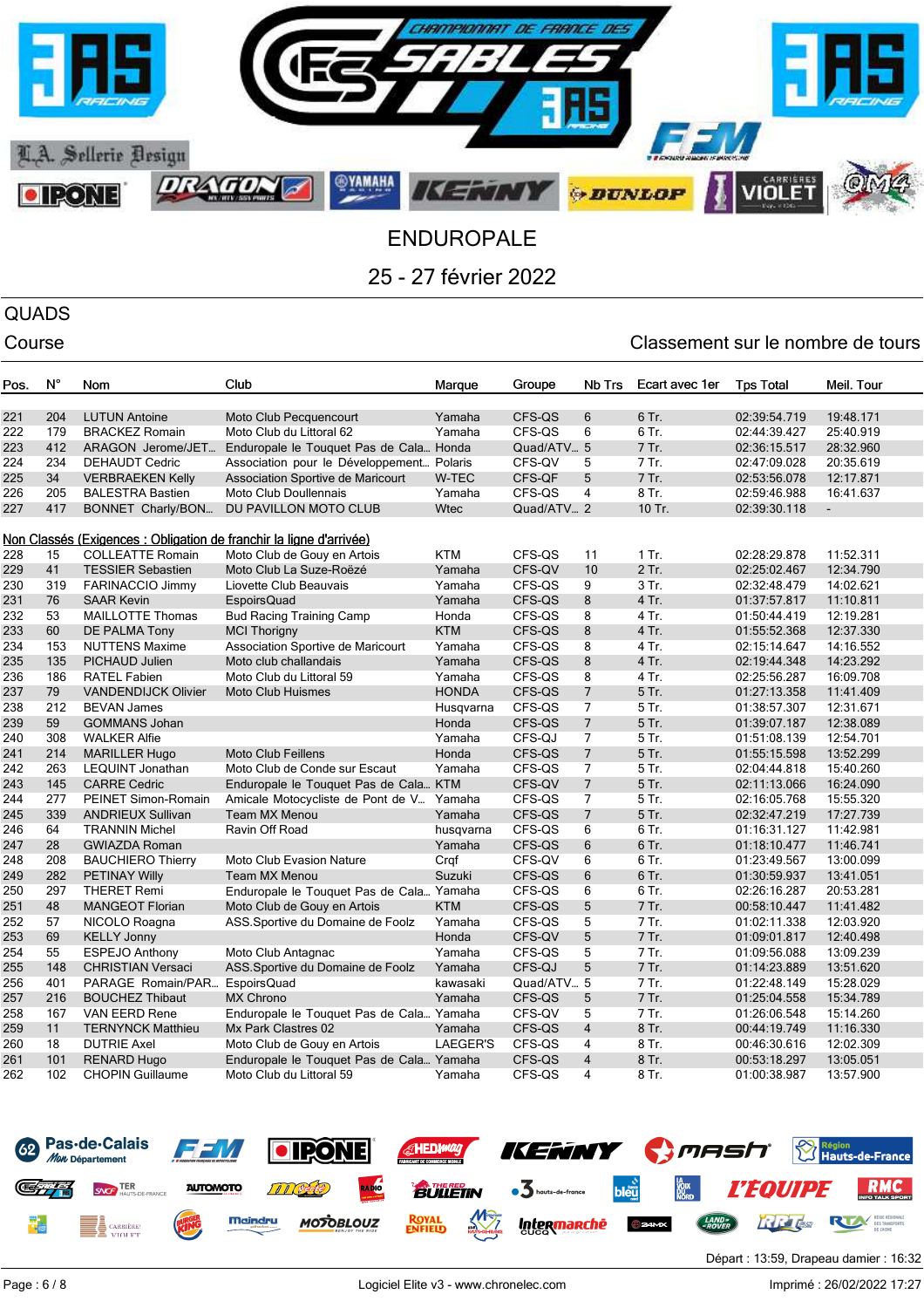

## QUADS

## Course Course Course Course Course Course Course Course Course Course Course Course Course Course Course Cours

| Non Classés (Exigences : Obligation de franchir la ligne d'arrivée)<br>283<br>PEREIRA REIS Christo Moto Club de Berchères les Pierres<br>CFS-QS<br>8 Tr.<br>263<br>Yamaha<br>$\overline{4}$<br>01:01:15.978<br>15:00.571<br>$\overline{4}$<br>8 Tr.<br>247<br>Yamaha<br>CFS-QS<br>01:04:22.328<br>15:04.831<br>264<br><b>GIELING Mick</b><br>281<br><b>PEREZ Lionel</b><br>$\overline{4}$<br>8 Tr.<br>265<br>Polaris<br>CFS-QV<br>01:05:15.626<br>15:24.768<br>183<br><b>WALLART Gaetan</b><br>Moto Club du Littoral 59<br>CFS-QS<br>8 Tr.<br>01:05:24.249<br>266<br>Suzuki<br>4<br>15:51.978<br>266<br>$\overline{4}$<br>8 Tr.<br>267<br><b>MARAIS Christophe</b><br>CFS-QV<br>01:06:36.136<br>16:09.620<br><b>Bourges Racing Team</b><br>Yamaha<br>268<br>40<br><b>LEVEL Cyril</b><br>Moto Club du Littoral 59<br>CFS-QV<br>4<br>8 Tr.<br>01:07:18.457<br>15:08.481<br>Yamaha<br>19<br>$\overline{4}$<br>8 Tr.<br>269<br><b>LEFEBVRE Frederic</b><br><b>Touquet Auto Moto</b><br>LAEGER'S CFS-QS<br>01:10:05.748<br>13:39.421<br>270<br>239<br>CFS-QJ<br>$\overline{4}$<br>8 Tr.<br>14:57.589<br>VAN DOORN Iggy<br><b>MX Chrono</b><br>w-tec<br>01:20:00.248<br>421<br>8 Tr.<br>271<br>CHASSAGRANDE Ma<br><b>MX Chrono</b><br><b>CAN AM</b><br>Quad/ATV 4<br>01:29:25.906<br>15:44.182<br>272<br>248<br>$\overline{4}$<br>8 Tr.<br><b>MEHAYE Matthieu</b><br>Enduropale le Touquet Pas de Cala Yamaha<br>CFS-QS<br>03:02:54.055<br>35:17.828<br>273<br>161<br><b>CAN AM</b><br>CFS-QS<br>3<br>9 Tr.<br><b>BOONAERT Benoit</b><br><b>MX Chrono</b><br>00:44:15.759<br>15:00.098<br>300<br>3<br>274<br><b>VERBEKE Xavier</b><br><b>MX Chrono</b><br>Yamaha<br>CFS-QV<br>9 Tr.<br>00:48:31.737<br>15:26.250<br>275<br>CFS-QV<br>3<br>9 Tr.<br>210<br><b>BERGER Jean Marc</b><br>Enduropale le Touquet Pas de Cala Polaris<br>00:49:43.439<br>16:33.828<br>285<br>3<br>276<br><b>POCHET Gilles</b><br>Moto Club du Littoral 59<br>Yamaha<br>CFS-QS<br>9 Tr.<br>01:05:21.099<br>17:17.990<br>277<br>400<br>Quad/ATV 3<br>9 Tr.<br>DEPOIX Michel/DEMO<br>Moto Club du Littoral 59<br>01:15:34.977<br>26:32.279<br>258<br>278<br><b>LACOTTE Julien</b><br>Pargade Off Road<br>CFS-QV<br>3<br>9 Tr.<br>01:17:23.637<br>19:48.981<br>Yamaha<br>3<br>279<br>36<br>CFS-QS<br>9 Tr.<br>14:59.192<br><b>SANSONNET Jeremy</b><br>Moto Club de Bouteville<br>Yamaha<br>01:34:12.298<br>14<br>CFS-QS<br>$\overline{2}$<br>10 Tr.<br>280<br><b>PINCHON Louis</b><br><b>Touquet Auto Moto</b><br>Yamaha<br>00:20:16.978<br>11:23.031<br>21<br>$\overline{2}$<br>281<br>CFS-QS<br>10 Tr.<br>11:39.152<br><b>SEAL Sheldon</b><br>Moto Club de Gouy en Artois<br>Yamaha<br>00:20:29.988<br>199<br>CFS-QS<br>282<br><b>THEUNINCK Auke</b><br><b>MX Chrono</b><br><b>KTM</b><br>2<br>10 Tr.<br>00:20:53.458<br>11:58.942<br>$\overline{2}$<br>315<br>CFS-QS<br>283<br><b>BALESTRA Pierre-Ant</b><br>Moto Club du Littoral 59<br>10 Tr.<br>00:25:25.598<br>13:44.712<br>yamaha<br>284<br>130<br><b>GERON Simon</b><br>Laegers Ra CFS-QS<br>$\overline{2}$<br>10 Tr.<br>Association Sportive de Maricourt<br>00:26:56.418<br>14:42.881<br>2<br>170<br><b>DERUY Guillaume</b><br>CFS-QS<br>10 Tr.<br>00:27:57.578<br>285<br>Moto Club de Gouy en Artois<br>Yamaha<br>14:46.620<br>278<br>$\overline{2}$<br>286<br>LAFFITTE Dylan<br><b>Moto Club Saint Martinois</b><br>Yamaha<br>CFS-QJ<br>$10$ Tr.<br>00:35:54.548<br>19:17.270<br>$\overline{2}$<br>270<br>CFS-QS<br>10 Tr.<br>287<br><b>MOLLET Anthony</b><br><b>Cassel Moto Club</b><br>00:44:30.188<br>17:45.140<br>Yamaha<br>$\overline{2}$<br>288<br>206<br>CFS-QS<br>10 Tr.<br>00:47:55.297<br>31:54.220<br><b>HORBEZ Mathieu</b><br>Moto Club Pecquencourt<br>Yamaha<br>203<br>$\overline{2}$<br>10 Tr.<br>289<br><b>NAWROCKI Mathis</b><br>Moto Club du Littoral 59<br><b>CAN AM</b><br>CFS-QS<br>01:00:39.717<br>43:56.689<br>Handy Raci CFS-QS<br>290<br>26<br>Moto Club du Littoral 59<br>1<br>11 Tr.<br>00:09:05.597<br><b>JOUY William</b><br>$\blacksquare$<br>291<br>150<br>CFS-QS<br>$\mathbf{1}$<br>11 Tr.<br><b>VAN EERD Kenny</b><br>00:11:32.997<br>Enduropale le Touquet Pas de Cala Yamaha<br>$\overline{\phantom{a}}$<br>114<br>CFS-QS<br>1<br>11 Tr.<br>292<br><b>RICOUR Albert</b><br>Moto Club du Littoral 59<br>Yamaha<br>00:12:20.137<br>$\blacksquare$<br>$\mathbf{1}$<br>11 Tr.<br>293<br>298<br>VAN DER SPEK Tom<br>CFS-QJ<br>00:12:51.207<br>Yamaha<br>$\blacksquare$<br>294<br>122<br><b>STOPPS Laurence</b><br>R.M.S.C Villeurbannais<br>Yamaha<br>CFS-QS<br>1<br>11 Tr.<br>00:13:20.178<br>$\overline{\phantom{a}}$<br>$\mathbf{1}$<br>295<br>119<br>CFS-QV<br>11 Tr.<br><b>DABADIE Fabrice</b><br><b>Moto Club Saint Martinois</b><br>Yamaha<br>00:13:29.018<br>$\mathbf{r}$<br>241<br><b>STEVENS Harry</b><br>CFS-QS<br>$\mathbf{1}$<br>11 Tr.<br>296<br>CAN AM<br>00:14:11.048<br>$\blacksquare$<br>$\mathbf{1}$<br>297<br>243<br><b>DUBUS Antoine</b><br>W-TEC<br>CFS-QS<br>11 Tr.<br>00:15:10.369<br>Moto Club du Littoral 59<br>$\overline{a}$<br>321<br>CFS-QS<br>11 Tr.<br>298<br><b>DESCAT Sebastien</b><br>Moto Club Langonnais<br>Canam<br>$\mathbf{1}$<br>00:15:12.349<br>$\blacksquare$<br>242<br>$\mathbf{1}$<br>CFS-QS<br>11 Tr.<br>299<br><b>DUBOIS Julien</b><br><b>MX Chrono</b><br>Yamaha<br>00:15:36.056<br>$\overline{a}$<br>230<br>CFS-QS<br>$\mathbf{1}$<br>$11$ Tr.<br>300<br><b>BERNARD Antony</b><br><b>MX Chrono</b><br>Yamaha<br>00:15:55.817<br>$\blacksquare$<br>$\mathbf{1}$<br>249<br>Enduropale le Touquet Pas de Cala Yamaha<br>CFS-QS<br>11 Tr.<br>301<br>ROCA CAROL Albert<br>00:16:06.958<br>$\blacksquare$<br>63<br>CFS-QS<br>11 Tr.<br>302<br><b>VANPOUCKE Birger</b><br>EspoirsQuad<br>Yamaha<br>1<br>00:16:56.898<br>$\overline{\phantom{a}}$<br>120<br><b>DELOFFRE Vincent</b><br>CFS-QS<br>$\mathbf{1}$<br>11 Tr.<br>00:16:59.158<br>303<br>Association Sportive de Maricourt<br>Yamaha<br>422<br>Quad/ATV 1<br>11 Tr.<br>00:17:16.878<br>304<br>CLASSE Remi/CLASS Association pour le Développement Yamaha<br>$\sim$<br>414<br>305<br>GAILLARD Eric/GAILL Mx Park Clastres 02<br>Quad/ATV 1<br>11 Tr.<br>00:19:25.188<br>$\blacksquare$ | Pos. | N° | Nom | Club | Marque | Groupe | Nb Trs | Ecart avec 1er | <b>Tps Total</b> | Meil. Tour |
|---------------------------------------------------------------------------------------------------------------------------------------------------------------------------------------------------------------------------------------------------------------------------------------------------------------------------------------------------------------------------------------------------------------------------------------------------------------------------------------------------------------------------------------------------------------------------------------------------------------------------------------------------------------------------------------------------------------------------------------------------------------------------------------------------------------------------------------------------------------------------------------------------------------------------------------------------------------------------------------------------------------------------------------------------------------------------------------------------------------------------------------------------------------------------------------------------------------------------------------------------------------------------------------------------------------------------------------------------------------------------------------------------------------------------------------------------------------------------------------------------------------------------------------------------------------------------------------------------------------------------------------------------------------------------------------------------------------------------------------------------------------------------------------------------------------------------------------------------------------------------------------------------------------------------------------------------------------------------------------------------------------------------------------------------------------------------------------------------------------------------------------------------------------------------------------------------------------------------------------------------------------------------------------------------------------------------------------------------------------------------------------------------------------------------------------------------------------------------------------------------------------------------------------------------------------------------------------------------------------------------------------------------------------------------------------------------------------------------------------------------------------------------------------------------------------------------------------------------------------------------------------------------------------------------------------------------------------------------------------------------------------------------------------------------------------------------------------------------------------------------------------------------------------------------------------------------------------------------------------------------------------------------------------------------------------------------------------------------------------------------------------------------------------------------------------------------------------------------------------------------------------------------------------------------------------------------------------------------------------------------------------------------------------------------------------------------------------------------------------------------------------------------------------------------------------------------------------------------------------------------------------------------------------------------------------------------------------------------------------------------------------------------------------------------------------------------------------------------------------------------------------------------------------------------------------------------------------------------------------------------------------------------------------------------------------------------------------------------------------------------------------------------------------------------------------------------------------------------------------------------------------------------------------------------------------------------------------------------------------------------------------------------------------------------------------------------------------------------------------------------------------------------------------------------------------------------------------------------------------------------------------------------------------------------------------------------------------------------------------------------------------------------------------------------------------------------------------------------------------------------------------------------------------------------------------------------------------------------------------------------------------------------------------------------------------------------------------------------------------------------------------------------------------------------------------------------------------------------------------------------------------------------------------------------------------------------------------------------------------------------------------------------------------------------------------------------------------------------------------------------------------------------------------------------------------------------------------------------------------------------------------------------------------------------------------------------------------------------------------------------------------------------------------------------------------------------------------------------------------------------------------------------|------|----|-----|------|--------|--------|--------|----------------|------------------|------------|
|                                                                                                                                                                                                                                                                                                                                                                                                                                                                                                                                                                                                                                                                                                                                                                                                                                                                                                                                                                                                                                                                                                                                                                                                                                                                                                                                                                                                                                                                                                                                                                                                                                                                                                                                                                                                                                                                                                                                                                                                                                                                                                                                                                                                                                                                                                                                                                                                                                                                                                                                                                                                                                                                                                                                                                                                                                                                                                                                                                                                                                                                                                                                                                                                                                                                                                                                                                                                                                                                                                                                                                                                                                                                                                                                                                                                                                                                                                                                                                                                                                                                                                                                                                                                                                                                                                                                                                                                                                                                                                                                                                                                                                                                                                                                                                                                                                                                                                                                                                                                                                                                                                                                                                                                                                                                                                                                                                                                                                                                                                                                                                                                                                                                                                                                                                                                                                                                                                                                                                                                                                                                                                                                                   |      |    |     |      |        |        |        |                |                  |            |
|                                                                                                                                                                                                                                                                                                                                                                                                                                                                                                                                                                                                                                                                                                                                                                                                                                                                                                                                                                                                                                                                                                                                                                                                                                                                                                                                                                                                                                                                                                                                                                                                                                                                                                                                                                                                                                                                                                                                                                                                                                                                                                                                                                                                                                                                                                                                                                                                                                                                                                                                                                                                                                                                                                                                                                                                                                                                                                                                                                                                                                                                                                                                                                                                                                                                                                                                                                                                                                                                                                                                                                                                                                                                                                                                                                                                                                                                                                                                                                                                                                                                                                                                                                                                                                                                                                                                                                                                                                                                                                                                                                                                                                                                                                                                                                                                                                                                                                                                                                                                                                                                                                                                                                                                                                                                                                                                                                                                                                                                                                                                                                                                                                                                                                                                                                                                                                                                                                                                                                                                                                                                                                                                                   |      |    |     |      |        |        |        |                |                  |            |
|                                                                                                                                                                                                                                                                                                                                                                                                                                                                                                                                                                                                                                                                                                                                                                                                                                                                                                                                                                                                                                                                                                                                                                                                                                                                                                                                                                                                                                                                                                                                                                                                                                                                                                                                                                                                                                                                                                                                                                                                                                                                                                                                                                                                                                                                                                                                                                                                                                                                                                                                                                                                                                                                                                                                                                                                                                                                                                                                                                                                                                                                                                                                                                                                                                                                                                                                                                                                                                                                                                                                                                                                                                                                                                                                                                                                                                                                                                                                                                                                                                                                                                                                                                                                                                                                                                                                                                                                                                                                                                                                                                                                                                                                                                                                                                                                                                                                                                                                                                                                                                                                                                                                                                                                                                                                                                                                                                                                                                                                                                                                                                                                                                                                                                                                                                                                                                                                                                                                                                                                                                                                                                                                                   |      |    |     |      |        |        |        |                |                  |            |
|                                                                                                                                                                                                                                                                                                                                                                                                                                                                                                                                                                                                                                                                                                                                                                                                                                                                                                                                                                                                                                                                                                                                                                                                                                                                                                                                                                                                                                                                                                                                                                                                                                                                                                                                                                                                                                                                                                                                                                                                                                                                                                                                                                                                                                                                                                                                                                                                                                                                                                                                                                                                                                                                                                                                                                                                                                                                                                                                                                                                                                                                                                                                                                                                                                                                                                                                                                                                                                                                                                                                                                                                                                                                                                                                                                                                                                                                                                                                                                                                                                                                                                                                                                                                                                                                                                                                                                                                                                                                                                                                                                                                                                                                                                                                                                                                                                                                                                                                                                                                                                                                                                                                                                                                                                                                                                                                                                                                                                                                                                                                                                                                                                                                                                                                                                                                                                                                                                                                                                                                                                                                                                                                                   |      |    |     |      |        |        |        |                |                  |            |
|                                                                                                                                                                                                                                                                                                                                                                                                                                                                                                                                                                                                                                                                                                                                                                                                                                                                                                                                                                                                                                                                                                                                                                                                                                                                                                                                                                                                                                                                                                                                                                                                                                                                                                                                                                                                                                                                                                                                                                                                                                                                                                                                                                                                                                                                                                                                                                                                                                                                                                                                                                                                                                                                                                                                                                                                                                                                                                                                                                                                                                                                                                                                                                                                                                                                                                                                                                                                                                                                                                                                                                                                                                                                                                                                                                                                                                                                                                                                                                                                                                                                                                                                                                                                                                                                                                                                                                                                                                                                                                                                                                                                                                                                                                                                                                                                                                                                                                                                                                                                                                                                                                                                                                                                                                                                                                                                                                                                                                                                                                                                                                                                                                                                                                                                                                                                                                                                                                                                                                                                                                                                                                                                                   |      |    |     |      |        |        |        |                |                  |            |
|                                                                                                                                                                                                                                                                                                                                                                                                                                                                                                                                                                                                                                                                                                                                                                                                                                                                                                                                                                                                                                                                                                                                                                                                                                                                                                                                                                                                                                                                                                                                                                                                                                                                                                                                                                                                                                                                                                                                                                                                                                                                                                                                                                                                                                                                                                                                                                                                                                                                                                                                                                                                                                                                                                                                                                                                                                                                                                                                                                                                                                                                                                                                                                                                                                                                                                                                                                                                                                                                                                                                                                                                                                                                                                                                                                                                                                                                                                                                                                                                                                                                                                                                                                                                                                                                                                                                                                                                                                                                                                                                                                                                                                                                                                                                                                                                                                                                                                                                                                                                                                                                                                                                                                                                                                                                                                                                                                                                                                                                                                                                                                                                                                                                                                                                                                                                                                                                                                                                                                                                                                                                                                                                                   |      |    |     |      |        |        |        |                |                  |            |
|                                                                                                                                                                                                                                                                                                                                                                                                                                                                                                                                                                                                                                                                                                                                                                                                                                                                                                                                                                                                                                                                                                                                                                                                                                                                                                                                                                                                                                                                                                                                                                                                                                                                                                                                                                                                                                                                                                                                                                                                                                                                                                                                                                                                                                                                                                                                                                                                                                                                                                                                                                                                                                                                                                                                                                                                                                                                                                                                                                                                                                                                                                                                                                                                                                                                                                                                                                                                                                                                                                                                                                                                                                                                                                                                                                                                                                                                                                                                                                                                                                                                                                                                                                                                                                                                                                                                                                                                                                                                                                                                                                                                                                                                                                                                                                                                                                                                                                                                                                                                                                                                                                                                                                                                                                                                                                                                                                                                                                                                                                                                                                                                                                                                                                                                                                                                                                                                                                                                                                                                                                                                                                                                                   |      |    |     |      |        |        |        |                |                  |            |
|                                                                                                                                                                                                                                                                                                                                                                                                                                                                                                                                                                                                                                                                                                                                                                                                                                                                                                                                                                                                                                                                                                                                                                                                                                                                                                                                                                                                                                                                                                                                                                                                                                                                                                                                                                                                                                                                                                                                                                                                                                                                                                                                                                                                                                                                                                                                                                                                                                                                                                                                                                                                                                                                                                                                                                                                                                                                                                                                                                                                                                                                                                                                                                                                                                                                                                                                                                                                                                                                                                                                                                                                                                                                                                                                                                                                                                                                                                                                                                                                                                                                                                                                                                                                                                                                                                                                                                                                                                                                                                                                                                                                                                                                                                                                                                                                                                                                                                                                                                                                                                                                                                                                                                                                                                                                                                                                                                                                                                                                                                                                                                                                                                                                                                                                                                                                                                                                                                                                                                                                                                                                                                                                                   |      |    |     |      |        |        |        |                |                  |            |
|                                                                                                                                                                                                                                                                                                                                                                                                                                                                                                                                                                                                                                                                                                                                                                                                                                                                                                                                                                                                                                                                                                                                                                                                                                                                                                                                                                                                                                                                                                                                                                                                                                                                                                                                                                                                                                                                                                                                                                                                                                                                                                                                                                                                                                                                                                                                                                                                                                                                                                                                                                                                                                                                                                                                                                                                                                                                                                                                                                                                                                                                                                                                                                                                                                                                                                                                                                                                                                                                                                                                                                                                                                                                                                                                                                                                                                                                                                                                                                                                                                                                                                                                                                                                                                                                                                                                                                                                                                                                                                                                                                                                                                                                                                                                                                                                                                                                                                                                                                                                                                                                                                                                                                                                                                                                                                                                                                                                                                                                                                                                                                                                                                                                                                                                                                                                                                                                                                                                                                                                                                                                                                                                                   |      |    |     |      |        |        |        |                |                  |            |
|                                                                                                                                                                                                                                                                                                                                                                                                                                                                                                                                                                                                                                                                                                                                                                                                                                                                                                                                                                                                                                                                                                                                                                                                                                                                                                                                                                                                                                                                                                                                                                                                                                                                                                                                                                                                                                                                                                                                                                                                                                                                                                                                                                                                                                                                                                                                                                                                                                                                                                                                                                                                                                                                                                                                                                                                                                                                                                                                                                                                                                                                                                                                                                                                                                                                                                                                                                                                                                                                                                                                                                                                                                                                                                                                                                                                                                                                                                                                                                                                                                                                                                                                                                                                                                                                                                                                                                                                                                                                                                                                                                                                                                                                                                                                                                                                                                                                                                                                                                                                                                                                                                                                                                                                                                                                                                                                                                                                                                                                                                                                                                                                                                                                                                                                                                                                                                                                                                                                                                                                                                                                                                                                                   |      |    |     |      |        |        |        |                |                  |            |
|                                                                                                                                                                                                                                                                                                                                                                                                                                                                                                                                                                                                                                                                                                                                                                                                                                                                                                                                                                                                                                                                                                                                                                                                                                                                                                                                                                                                                                                                                                                                                                                                                                                                                                                                                                                                                                                                                                                                                                                                                                                                                                                                                                                                                                                                                                                                                                                                                                                                                                                                                                                                                                                                                                                                                                                                                                                                                                                                                                                                                                                                                                                                                                                                                                                                                                                                                                                                                                                                                                                                                                                                                                                                                                                                                                                                                                                                                                                                                                                                                                                                                                                                                                                                                                                                                                                                                                                                                                                                                                                                                                                                                                                                                                                                                                                                                                                                                                                                                                                                                                                                                                                                                                                                                                                                                                                                                                                                                                                                                                                                                                                                                                                                                                                                                                                                                                                                                                                                                                                                                                                                                                                                                   |      |    |     |      |        |        |        |                |                  |            |
|                                                                                                                                                                                                                                                                                                                                                                                                                                                                                                                                                                                                                                                                                                                                                                                                                                                                                                                                                                                                                                                                                                                                                                                                                                                                                                                                                                                                                                                                                                                                                                                                                                                                                                                                                                                                                                                                                                                                                                                                                                                                                                                                                                                                                                                                                                                                                                                                                                                                                                                                                                                                                                                                                                                                                                                                                                                                                                                                                                                                                                                                                                                                                                                                                                                                                                                                                                                                                                                                                                                                                                                                                                                                                                                                                                                                                                                                                                                                                                                                                                                                                                                                                                                                                                                                                                                                                                                                                                                                                                                                                                                                                                                                                                                                                                                                                                                                                                                                                                                                                                                                                                                                                                                                                                                                                                                                                                                                                                                                                                                                                                                                                                                                                                                                                                                                                                                                                                                                                                                                                                                                                                                                                   |      |    |     |      |        |        |        |                |                  |            |
|                                                                                                                                                                                                                                                                                                                                                                                                                                                                                                                                                                                                                                                                                                                                                                                                                                                                                                                                                                                                                                                                                                                                                                                                                                                                                                                                                                                                                                                                                                                                                                                                                                                                                                                                                                                                                                                                                                                                                                                                                                                                                                                                                                                                                                                                                                                                                                                                                                                                                                                                                                                                                                                                                                                                                                                                                                                                                                                                                                                                                                                                                                                                                                                                                                                                                                                                                                                                                                                                                                                                                                                                                                                                                                                                                                                                                                                                                                                                                                                                                                                                                                                                                                                                                                                                                                                                                                                                                                                                                                                                                                                                                                                                                                                                                                                                                                                                                                                                                                                                                                                                                                                                                                                                                                                                                                                                                                                                                                                                                                                                                                                                                                                                                                                                                                                                                                                                                                                                                                                                                                                                                                                                                   |      |    |     |      |        |        |        |                |                  |            |
|                                                                                                                                                                                                                                                                                                                                                                                                                                                                                                                                                                                                                                                                                                                                                                                                                                                                                                                                                                                                                                                                                                                                                                                                                                                                                                                                                                                                                                                                                                                                                                                                                                                                                                                                                                                                                                                                                                                                                                                                                                                                                                                                                                                                                                                                                                                                                                                                                                                                                                                                                                                                                                                                                                                                                                                                                                                                                                                                                                                                                                                                                                                                                                                                                                                                                                                                                                                                                                                                                                                                                                                                                                                                                                                                                                                                                                                                                                                                                                                                                                                                                                                                                                                                                                                                                                                                                                                                                                                                                                                                                                                                                                                                                                                                                                                                                                                                                                                                                                                                                                                                                                                                                                                                                                                                                                                                                                                                                                                                                                                                                                                                                                                                                                                                                                                                                                                                                                                                                                                                                                                                                                                                                   |      |    |     |      |        |        |        |                |                  |            |
|                                                                                                                                                                                                                                                                                                                                                                                                                                                                                                                                                                                                                                                                                                                                                                                                                                                                                                                                                                                                                                                                                                                                                                                                                                                                                                                                                                                                                                                                                                                                                                                                                                                                                                                                                                                                                                                                                                                                                                                                                                                                                                                                                                                                                                                                                                                                                                                                                                                                                                                                                                                                                                                                                                                                                                                                                                                                                                                                                                                                                                                                                                                                                                                                                                                                                                                                                                                                                                                                                                                                                                                                                                                                                                                                                                                                                                                                                                                                                                                                                                                                                                                                                                                                                                                                                                                                                                                                                                                                                                                                                                                                                                                                                                                                                                                                                                                                                                                                                                                                                                                                                                                                                                                                                                                                                                                                                                                                                                                                                                                                                                                                                                                                                                                                                                                                                                                                                                                                                                                                                                                                                                                                                   |      |    |     |      |        |        |        |                |                  |            |
|                                                                                                                                                                                                                                                                                                                                                                                                                                                                                                                                                                                                                                                                                                                                                                                                                                                                                                                                                                                                                                                                                                                                                                                                                                                                                                                                                                                                                                                                                                                                                                                                                                                                                                                                                                                                                                                                                                                                                                                                                                                                                                                                                                                                                                                                                                                                                                                                                                                                                                                                                                                                                                                                                                                                                                                                                                                                                                                                                                                                                                                                                                                                                                                                                                                                                                                                                                                                                                                                                                                                                                                                                                                                                                                                                                                                                                                                                                                                                                                                                                                                                                                                                                                                                                                                                                                                                                                                                                                                                                                                                                                                                                                                                                                                                                                                                                                                                                                                                                                                                                                                                                                                                                                                                                                                                                                                                                                                                                                                                                                                                                                                                                                                                                                                                                                                                                                                                                                                                                                                                                                                                                                                                   |      |    |     |      |        |        |        |                |                  |            |
|                                                                                                                                                                                                                                                                                                                                                                                                                                                                                                                                                                                                                                                                                                                                                                                                                                                                                                                                                                                                                                                                                                                                                                                                                                                                                                                                                                                                                                                                                                                                                                                                                                                                                                                                                                                                                                                                                                                                                                                                                                                                                                                                                                                                                                                                                                                                                                                                                                                                                                                                                                                                                                                                                                                                                                                                                                                                                                                                                                                                                                                                                                                                                                                                                                                                                                                                                                                                                                                                                                                                                                                                                                                                                                                                                                                                                                                                                                                                                                                                                                                                                                                                                                                                                                                                                                                                                                                                                                                                                                                                                                                                                                                                                                                                                                                                                                                                                                                                                                                                                                                                                                                                                                                                                                                                                                                                                                                                                                                                                                                                                                                                                                                                                                                                                                                                                                                                                                                                                                                                                                                                                                                                                   |      |    |     |      |        |        |        |                |                  |            |
|                                                                                                                                                                                                                                                                                                                                                                                                                                                                                                                                                                                                                                                                                                                                                                                                                                                                                                                                                                                                                                                                                                                                                                                                                                                                                                                                                                                                                                                                                                                                                                                                                                                                                                                                                                                                                                                                                                                                                                                                                                                                                                                                                                                                                                                                                                                                                                                                                                                                                                                                                                                                                                                                                                                                                                                                                                                                                                                                                                                                                                                                                                                                                                                                                                                                                                                                                                                                                                                                                                                                                                                                                                                                                                                                                                                                                                                                                                                                                                                                                                                                                                                                                                                                                                                                                                                                                                                                                                                                                                                                                                                                                                                                                                                                                                                                                                                                                                                                                                                                                                                                                                                                                                                                                                                                                                                                                                                                                                                                                                                                                                                                                                                                                                                                                                                                                                                                                                                                                                                                                                                                                                                                                   |      |    |     |      |        |        |        |                |                  |            |
|                                                                                                                                                                                                                                                                                                                                                                                                                                                                                                                                                                                                                                                                                                                                                                                                                                                                                                                                                                                                                                                                                                                                                                                                                                                                                                                                                                                                                                                                                                                                                                                                                                                                                                                                                                                                                                                                                                                                                                                                                                                                                                                                                                                                                                                                                                                                                                                                                                                                                                                                                                                                                                                                                                                                                                                                                                                                                                                                                                                                                                                                                                                                                                                                                                                                                                                                                                                                                                                                                                                                                                                                                                                                                                                                                                                                                                                                                                                                                                                                                                                                                                                                                                                                                                                                                                                                                                                                                                                                                                                                                                                                                                                                                                                                                                                                                                                                                                                                                                                                                                                                                                                                                                                                                                                                                                                                                                                                                                                                                                                                                                                                                                                                                                                                                                                                                                                                                                                                                                                                                                                                                                                                                   |      |    |     |      |        |        |        |                |                  |            |
|                                                                                                                                                                                                                                                                                                                                                                                                                                                                                                                                                                                                                                                                                                                                                                                                                                                                                                                                                                                                                                                                                                                                                                                                                                                                                                                                                                                                                                                                                                                                                                                                                                                                                                                                                                                                                                                                                                                                                                                                                                                                                                                                                                                                                                                                                                                                                                                                                                                                                                                                                                                                                                                                                                                                                                                                                                                                                                                                                                                                                                                                                                                                                                                                                                                                                                                                                                                                                                                                                                                                                                                                                                                                                                                                                                                                                                                                                                                                                                                                                                                                                                                                                                                                                                                                                                                                                                                                                                                                                                                                                                                                                                                                                                                                                                                                                                                                                                                                                                                                                                                                                                                                                                                                                                                                                                                                                                                                                                                                                                                                                                                                                                                                                                                                                                                                                                                                                                                                                                                                                                                                                                                                                   |      |    |     |      |        |        |        |                |                  |            |
|                                                                                                                                                                                                                                                                                                                                                                                                                                                                                                                                                                                                                                                                                                                                                                                                                                                                                                                                                                                                                                                                                                                                                                                                                                                                                                                                                                                                                                                                                                                                                                                                                                                                                                                                                                                                                                                                                                                                                                                                                                                                                                                                                                                                                                                                                                                                                                                                                                                                                                                                                                                                                                                                                                                                                                                                                                                                                                                                                                                                                                                                                                                                                                                                                                                                                                                                                                                                                                                                                                                                                                                                                                                                                                                                                                                                                                                                                                                                                                                                                                                                                                                                                                                                                                                                                                                                                                                                                                                                                                                                                                                                                                                                                                                                                                                                                                                                                                                                                                                                                                                                                                                                                                                                                                                                                                                                                                                                                                                                                                                                                                                                                                                                                                                                                                                                                                                                                                                                                                                                                                                                                                                                                   |      |    |     |      |        |        |        |                |                  |            |
|                                                                                                                                                                                                                                                                                                                                                                                                                                                                                                                                                                                                                                                                                                                                                                                                                                                                                                                                                                                                                                                                                                                                                                                                                                                                                                                                                                                                                                                                                                                                                                                                                                                                                                                                                                                                                                                                                                                                                                                                                                                                                                                                                                                                                                                                                                                                                                                                                                                                                                                                                                                                                                                                                                                                                                                                                                                                                                                                                                                                                                                                                                                                                                                                                                                                                                                                                                                                                                                                                                                                                                                                                                                                                                                                                                                                                                                                                                                                                                                                                                                                                                                                                                                                                                                                                                                                                                                                                                                                                                                                                                                                                                                                                                                                                                                                                                                                                                                                                                                                                                                                                                                                                                                                                                                                                                                                                                                                                                                                                                                                                                                                                                                                                                                                                                                                                                                                                                                                                                                                                                                                                                                                                   |      |    |     |      |        |        |        |                |                  |            |
|                                                                                                                                                                                                                                                                                                                                                                                                                                                                                                                                                                                                                                                                                                                                                                                                                                                                                                                                                                                                                                                                                                                                                                                                                                                                                                                                                                                                                                                                                                                                                                                                                                                                                                                                                                                                                                                                                                                                                                                                                                                                                                                                                                                                                                                                                                                                                                                                                                                                                                                                                                                                                                                                                                                                                                                                                                                                                                                                                                                                                                                                                                                                                                                                                                                                                                                                                                                                                                                                                                                                                                                                                                                                                                                                                                                                                                                                                                                                                                                                                                                                                                                                                                                                                                                                                                                                                                                                                                                                                                                                                                                                                                                                                                                                                                                                                                                                                                                                                                                                                                                                                                                                                                                                                                                                                                                                                                                                                                                                                                                                                                                                                                                                                                                                                                                                                                                                                                                                                                                                                                                                                                                                                   |      |    |     |      |        |        |        |                |                  |            |
|                                                                                                                                                                                                                                                                                                                                                                                                                                                                                                                                                                                                                                                                                                                                                                                                                                                                                                                                                                                                                                                                                                                                                                                                                                                                                                                                                                                                                                                                                                                                                                                                                                                                                                                                                                                                                                                                                                                                                                                                                                                                                                                                                                                                                                                                                                                                                                                                                                                                                                                                                                                                                                                                                                                                                                                                                                                                                                                                                                                                                                                                                                                                                                                                                                                                                                                                                                                                                                                                                                                                                                                                                                                                                                                                                                                                                                                                                                                                                                                                                                                                                                                                                                                                                                                                                                                                                                                                                                                                                                                                                                                                                                                                                                                                                                                                                                                                                                                                                                                                                                                                                                                                                                                                                                                                                                                                                                                                                                                                                                                                                                                                                                                                                                                                                                                                                                                                                                                                                                                                                                                                                                                                                   |      |    |     |      |        |        |        |                |                  |            |
|                                                                                                                                                                                                                                                                                                                                                                                                                                                                                                                                                                                                                                                                                                                                                                                                                                                                                                                                                                                                                                                                                                                                                                                                                                                                                                                                                                                                                                                                                                                                                                                                                                                                                                                                                                                                                                                                                                                                                                                                                                                                                                                                                                                                                                                                                                                                                                                                                                                                                                                                                                                                                                                                                                                                                                                                                                                                                                                                                                                                                                                                                                                                                                                                                                                                                                                                                                                                                                                                                                                                                                                                                                                                                                                                                                                                                                                                                                                                                                                                                                                                                                                                                                                                                                                                                                                                                                                                                                                                                                                                                                                                                                                                                                                                                                                                                                                                                                                                                                                                                                                                                                                                                                                                                                                                                                                                                                                                                                                                                                                                                                                                                                                                                                                                                                                                                                                                                                                                                                                                                                                                                                                                                   |      |    |     |      |        |        |        |                |                  |            |
|                                                                                                                                                                                                                                                                                                                                                                                                                                                                                                                                                                                                                                                                                                                                                                                                                                                                                                                                                                                                                                                                                                                                                                                                                                                                                                                                                                                                                                                                                                                                                                                                                                                                                                                                                                                                                                                                                                                                                                                                                                                                                                                                                                                                                                                                                                                                                                                                                                                                                                                                                                                                                                                                                                                                                                                                                                                                                                                                                                                                                                                                                                                                                                                                                                                                                                                                                                                                                                                                                                                                                                                                                                                                                                                                                                                                                                                                                                                                                                                                                                                                                                                                                                                                                                                                                                                                                                                                                                                                                                                                                                                                                                                                                                                                                                                                                                                                                                                                                                                                                                                                                                                                                                                                                                                                                                                                                                                                                                                                                                                                                                                                                                                                                                                                                                                                                                                                                                                                                                                                                                                                                                                                                   |      |    |     |      |        |        |        |                |                  |            |
|                                                                                                                                                                                                                                                                                                                                                                                                                                                                                                                                                                                                                                                                                                                                                                                                                                                                                                                                                                                                                                                                                                                                                                                                                                                                                                                                                                                                                                                                                                                                                                                                                                                                                                                                                                                                                                                                                                                                                                                                                                                                                                                                                                                                                                                                                                                                                                                                                                                                                                                                                                                                                                                                                                                                                                                                                                                                                                                                                                                                                                                                                                                                                                                                                                                                                                                                                                                                                                                                                                                                                                                                                                                                                                                                                                                                                                                                                                                                                                                                                                                                                                                                                                                                                                                                                                                                                                                                                                                                                                                                                                                                                                                                                                                                                                                                                                                                                                                                                                                                                                                                                                                                                                                                                                                                                                                                                                                                                                                                                                                                                                                                                                                                                                                                                                                                                                                                                                                                                                                                                                                                                                                                                   |      |    |     |      |        |        |        |                |                  |            |
|                                                                                                                                                                                                                                                                                                                                                                                                                                                                                                                                                                                                                                                                                                                                                                                                                                                                                                                                                                                                                                                                                                                                                                                                                                                                                                                                                                                                                                                                                                                                                                                                                                                                                                                                                                                                                                                                                                                                                                                                                                                                                                                                                                                                                                                                                                                                                                                                                                                                                                                                                                                                                                                                                                                                                                                                                                                                                                                                                                                                                                                                                                                                                                                                                                                                                                                                                                                                                                                                                                                                                                                                                                                                                                                                                                                                                                                                                                                                                                                                                                                                                                                                                                                                                                                                                                                                                                                                                                                                                                                                                                                                                                                                                                                                                                                                                                                                                                                                                                                                                                                                                                                                                                                                                                                                                                                                                                                                                                                                                                                                                                                                                                                                                                                                                                                                                                                                                                                                                                                                                                                                                                                                                   |      |    |     |      |        |        |        |                |                  |            |
|                                                                                                                                                                                                                                                                                                                                                                                                                                                                                                                                                                                                                                                                                                                                                                                                                                                                                                                                                                                                                                                                                                                                                                                                                                                                                                                                                                                                                                                                                                                                                                                                                                                                                                                                                                                                                                                                                                                                                                                                                                                                                                                                                                                                                                                                                                                                                                                                                                                                                                                                                                                                                                                                                                                                                                                                                                                                                                                                                                                                                                                                                                                                                                                                                                                                                                                                                                                                                                                                                                                                                                                                                                                                                                                                                                                                                                                                                                                                                                                                                                                                                                                                                                                                                                                                                                                                                                                                                                                                                                                                                                                                                                                                                                                                                                                                                                                                                                                                                                                                                                                                                                                                                                                                                                                                                                                                                                                                                                                                                                                                                                                                                                                                                                                                                                                                                                                                                                                                                                                                                                                                                                                                                   |      |    |     |      |        |        |        |                |                  |            |
|                                                                                                                                                                                                                                                                                                                                                                                                                                                                                                                                                                                                                                                                                                                                                                                                                                                                                                                                                                                                                                                                                                                                                                                                                                                                                                                                                                                                                                                                                                                                                                                                                                                                                                                                                                                                                                                                                                                                                                                                                                                                                                                                                                                                                                                                                                                                                                                                                                                                                                                                                                                                                                                                                                                                                                                                                                                                                                                                                                                                                                                                                                                                                                                                                                                                                                                                                                                                                                                                                                                                                                                                                                                                                                                                                                                                                                                                                                                                                                                                                                                                                                                                                                                                                                                                                                                                                                                                                                                                                                                                                                                                                                                                                                                                                                                                                                                                                                                                                                                                                                                                                                                                                                                                                                                                                                                                                                                                                                                                                                                                                                                                                                                                                                                                                                                                                                                                                                                                                                                                                                                                                                                                                   |      |    |     |      |        |        |        |                |                  |            |
|                                                                                                                                                                                                                                                                                                                                                                                                                                                                                                                                                                                                                                                                                                                                                                                                                                                                                                                                                                                                                                                                                                                                                                                                                                                                                                                                                                                                                                                                                                                                                                                                                                                                                                                                                                                                                                                                                                                                                                                                                                                                                                                                                                                                                                                                                                                                                                                                                                                                                                                                                                                                                                                                                                                                                                                                                                                                                                                                                                                                                                                                                                                                                                                                                                                                                                                                                                                                                                                                                                                                                                                                                                                                                                                                                                                                                                                                                                                                                                                                                                                                                                                                                                                                                                                                                                                                                                                                                                                                                                                                                                                                                                                                                                                                                                                                                                                                                                                                                                                                                                                                                                                                                                                                                                                                                                                                                                                                                                                                                                                                                                                                                                                                                                                                                                                                                                                                                                                                                                                                                                                                                                                                                   |      |    |     |      |        |        |        |                |                  |            |
|                                                                                                                                                                                                                                                                                                                                                                                                                                                                                                                                                                                                                                                                                                                                                                                                                                                                                                                                                                                                                                                                                                                                                                                                                                                                                                                                                                                                                                                                                                                                                                                                                                                                                                                                                                                                                                                                                                                                                                                                                                                                                                                                                                                                                                                                                                                                                                                                                                                                                                                                                                                                                                                                                                                                                                                                                                                                                                                                                                                                                                                                                                                                                                                                                                                                                                                                                                                                                                                                                                                                                                                                                                                                                                                                                                                                                                                                                                                                                                                                                                                                                                                                                                                                                                                                                                                                                                                                                                                                                                                                                                                                                                                                                                                                                                                                                                                                                                                                                                                                                                                                                                                                                                                                                                                                                                                                                                                                                                                                                                                                                                                                                                                                                                                                                                                                                                                                                                                                                                                                                                                                                                                                                   |      |    |     |      |        |        |        |                |                  |            |
|                                                                                                                                                                                                                                                                                                                                                                                                                                                                                                                                                                                                                                                                                                                                                                                                                                                                                                                                                                                                                                                                                                                                                                                                                                                                                                                                                                                                                                                                                                                                                                                                                                                                                                                                                                                                                                                                                                                                                                                                                                                                                                                                                                                                                                                                                                                                                                                                                                                                                                                                                                                                                                                                                                                                                                                                                                                                                                                                                                                                                                                                                                                                                                                                                                                                                                                                                                                                                                                                                                                                                                                                                                                                                                                                                                                                                                                                                                                                                                                                                                                                                                                                                                                                                                                                                                                                                                                                                                                                                                                                                                                                                                                                                                                                                                                                                                                                                                                                                                                                                                                                                                                                                                                                                                                                                                                                                                                                                                                                                                                                                                                                                                                                                                                                                                                                                                                                                                                                                                                                                                                                                                                                                   |      |    |     |      |        |        |        |                |                  |            |
|                                                                                                                                                                                                                                                                                                                                                                                                                                                                                                                                                                                                                                                                                                                                                                                                                                                                                                                                                                                                                                                                                                                                                                                                                                                                                                                                                                                                                                                                                                                                                                                                                                                                                                                                                                                                                                                                                                                                                                                                                                                                                                                                                                                                                                                                                                                                                                                                                                                                                                                                                                                                                                                                                                                                                                                                                                                                                                                                                                                                                                                                                                                                                                                                                                                                                                                                                                                                                                                                                                                                                                                                                                                                                                                                                                                                                                                                                                                                                                                                                                                                                                                                                                                                                                                                                                                                                                                                                                                                                                                                                                                                                                                                                                                                                                                                                                                                                                                                                                                                                                                                                                                                                                                                                                                                                                                                                                                                                                                                                                                                                                                                                                                                                                                                                                                                                                                                                                                                                                                                                                                                                                                                                   |      |    |     |      |        |        |        |                |                  |            |
|                                                                                                                                                                                                                                                                                                                                                                                                                                                                                                                                                                                                                                                                                                                                                                                                                                                                                                                                                                                                                                                                                                                                                                                                                                                                                                                                                                                                                                                                                                                                                                                                                                                                                                                                                                                                                                                                                                                                                                                                                                                                                                                                                                                                                                                                                                                                                                                                                                                                                                                                                                                                                                                                                                                                                                                                                                                                                                                                                                                                                                                                                                                                                                                                                                                                                                                                                                                                                                                                                                                                                                                                                                                                                                                                                                                                                                                                                                                                                                                                                                                                                                                                                                                                                                                                                                                                                                                                                                                                                                                                                                                                                                                                                                                                                                                                                                                                                                                                                                                                                                                                                                                                                                                                                                                                                                                                                                                                                                                                                                                                                                                                                                                                                                                                                                                                                                                                                                                                                                                                                                                                                                                                                   |      |    |     |      |        |        |        |                |                  |            |
|                                                                                                                                                                                                                                                                                                                                                                                                                                                                                                                                                                                                                                                                                                                                                                                                                                                                                                                                                                                                                                                                                                                                                                                                                                                                                                                                                                                                                                                                                                                                                                                                                                                                                                                                                                                                                                                                                                                                                                                                                                                                                                                                                                                                                                                                                                                                                                                                                                                                                                                                                                                                                                                                                                                                                                                                                                                                                                                                                                                                                                                                                                                                                                                                                                                                                                                                                                                                                                                                                                                                                                                                                                                                                                                                                                                                                                                                                                                                                                                                                                                                                                                                                                                                                                                                                                                                                                                                                                                                                                                                                                                                                                                                                                                                                                                                                                                                                                                                                                                                                                                                                                                                                                                                                                                                                                                                                                                                                                                                                                                                                                                                                                                                                                                                                                                                                                                                                                                                                                                                                                                                                                                                                   |      |    |     |      |        |        |        |                |                  |            |
|                                                                                                                                                                                                                                                                                                                                                                                                                                                                                                                                                                                                                                                                                                                                                                                                                                                                                                                                                                                                                                                                                                                                                                                                                                                                                                                                                                                                                                                                                                                                                                                                                                                                                                                                                                                                                                                                                                                                                                                                                                                                                                                                                                                                                                                                                                                                                                                                                                                                                                                                                                                                                                                                                                                                                                                                                                                                                                                                                                                                                                                                                                                                                                                                                                                                                                                                                                                                                                                                                                                                                                                                                                                                                                                                                                                                                                                                                                                                                                                                                                                                                                                                                                                                                                                                                                                                                                                                                                                                                                                                                                                                                                                                                                                                                                                                                                                                                                                                                                                                                                                                                                                                                                                                                                                                                                                                                                                                                                                                                                                                                                                                                                                                                                                                                                                                                                                                                                                                                                                                                                                                                                                                                   |      |    |     |      |        |        |        |                |                  |            |
|                                                                                                                                                                                                                                                                                                                                                                                                                                                                                                                                                                                                                                                                                                                                                                                                                                                                                                                                                                                                                                                                                                                                                                                                                                                                                                                                                                                                                                                                                                                                                                                                                                                                                                                                                                                                                                                                                                                                                                                                                                                                                                                                                                                                                                                                                                                                                                                                                                                                                                                                                                                                                                                                                                                                                                                                                                                                                                                                                                                                                                                                                                                                                                                                                                                                                                                                                                                                                                                                                                                                                                                                                                                                                                                                                                                                                                                                                                                                                                                                                                                                                                                                                                                                                                                                                                                                                                                                                                                                                                                                                                                                                                                                                                                                                                                                                                                                                                                                                                                                                                                                                                                                                                                                                                                                                                                                                                                                                                                                                                                                                                                                                                                                                                                                                                                                                                                                                                                                                                                                                                                                                                                                                   |      |    |     |      |        |        |        |                |                  |            |
|                                                                                                                                                                                                                                                                                                                                                                                                                                                                                                                                                                                                                                                                                                                                                                                                                                                                                                                                                                                                                                                                                                                                                                                                                                                                                                                                                                                                                                                                                                                                                                                                                                                                                                                                                                                                                                                                                                                                                                                                                                                                                                                                                                                                                                                                                                                                                                                                                                                                                                                                                                                                                                                                                                                                                                                                                                                                                                                                                                                                                                                                                                                                                                                                                                                                                                                                                                                                                                                                                                                                                                                                                                                                                                                                                                                                                                                                                                                                                                                                                                                                                                                                                                                                                                                                                                                                                                                                                                                                                                                                                                                                                                                                                                                                                                                                                                                                                                                                                                                                                                                                                                                                                                                                                                                                                                                                                                                                                                                                                                                                                                                                                                                                                                                                                                                                                                                                                                                                                                                                                                                                                                                                                   |      |    |     |      |        |        |        |                |                  |            |
|                                                                                                                                                                                                                                                                                                                                                                                                                                                                                                                                                                                                                                                                                                                                                                                                                                                                                                                                                                                                                                                                                                                                                                                                                                                                                                                                                                                                                                                                                                                                                                                                                                                                                                                                                                                                                                                                                                                                                                                                                                                                                                                                                                                                                                                                                                                                                                                                                                                                                                                                                                                                                                                                                                                                                                                                                                                                                                                                                                                                                                                                                                                                                                                                                                                                                                                                                                                                                                                                                                                                                                                                                                                                                                                                                                                                                                                                                                                                                                                                                                                                                                                                                                                                                                                                                                                                                                                                                                                                                                                                                                                                                                                                                                                                                                                                                                                                                                                                                                                                                                                                                                                                                                                                                                                                                                                                                                                                                                                                                                                                                                                                                                                                                                                                                                                                                                                                                                                                                                                                                                                                                                                                                   |      |    |     |      |        |        |        |                |                  |            |
|                                                                                                                                                                                                                                                                                                                                                                                                                                                                                                                                                                                                                                                                                                                                                                                                                                                                                                                                                                                                                                                                                                                                                                                                                                                                                                                                                                                                                                                                                                                                                                                                                                                                                                                                                                                                                                                                                                                                                                                                                                                                                                                                                                                                                                                                                                                                                                                                                                                                                                                                                                                                                                                                                                                                                                                                                                                                                                                                                                                                                                                                                                                                                                                                                                                                                                                                                                                                                                                                                                                                                                                                                                                                                                                                                                                                                                                                                                                                                                                                                                                                                                                                                                                                                                                                                                                                                                                                                                                                                                                                                                                                                                                                                                                                                                                                                                                                                                                                                                                                                                                                                                                                                                                                                                                                                                                                                                                                                                                                                                                                                                                                                                                                                                                                                                                                                                                                                                                                                                                                                                                                                                                                                   |      |    |     |      |        |        |        |                |                  |            |
|                                                                                                                                                                                                                                                                                                                                                                                                                                                                                                                                                                                                                                                                                                                                                                                                                                                                                                                                                                                                                                                                                                                                                                                                                                                                                                                                                                                                                                                                                                                                                                                                                                                                                                                                                                                                                                                                                                                                                                                                                                                                                                                                                                                                                                                                                                                                                                                                                                                                                                                                                                                                                                                                                                                                                                                                                                                                                                                                                                                                                                                                                                                                                                                                                                                                                                                                                                                                                                                                                                                                                                                                                                                                                                                                                                                                                                                                                                                                                                                                                                                                                                                                                                                                                                                                                                                                                                                                                                                                                                                                                                                                                                                                                                                                                                                                                                                                                                                                                                                                                                                                                                                                                                                                                                                                                                                                                                                                                                                                                                                                                                                                                                                                                                                                                                                                                                                                                                                                                                                                                                                                                                                                                   |      |    |     |      |        |        |        |                |                  |            |
|                                                                                                                                                                                                                                                                                                                                                                                                                                                                                                                                                                                                                                                                                                                                                                                                                                                                                                                                                                                                                                                                                                                                                                                                                                                                                                                                                                                                                                                                                                                                                                                                                                                                                                                                                                                                                                                                                                                                                                                                                                                                                                                                                                                                                                                                                                                                                                                                                                                                                                                                                                                                                                                                                                                                                                                                                                                                                                                                                                                                                                                                                                                                                                                                                                                                                                                                                                                                                                                                                                                                                                                                                                                                                                                                                                                                                                                                                                                                                                                                                                                                                                                                                                                                                                                                                                                                                                                                                                                                                                                                                                                                                                                                                                                                                                                                                                                                                                                                                                                                                                                                                                                                                                                                                                                                                                                                                                                                                                                                                                                                                                                                                                                                                                                                                                                                                                                                                                                                                                                                                                                                                                                                                   |      |    |     |      |        |        |        |                |                  |            |
|                                                                                                                                                                                                                                                                                                                                                                                                                                                                                                                                                                                                                                                                                                                                                                                                                                                                                                                                                                                                                                                                                                                                                                                                                                                                                                                                                                                                                                                                                                                                                                                                                                                                                                                                                                                                                                                                                                                                                                                                                                                                                                                                                                                                                                                                                                                                                                                                                                                                                                                                                                                                                                                                                                                                                                                                                                                                                                                                                                                                                                                                                                                                                                                                                                                                                                                                                                                                                                                                                                                                                                                                                                                                                                                                                                                                                                                                                                                                                                                                                                                                                                                                                                                                                                                                                                                                                                                                                                                                                                                                                                                                                                                                                                                                                                                                                                                                                                                                                                                                                                                                                                                                                                                                                                                                                                                                                                                                                                                                                                                                                                                                                                                                                                                                                                                                                                                                                                                                                                                                                                                                                                                                                   |      |    |     |      |        |        |        |                |                  |            |
|                                                                                                                                                                                                                                                                                                                                                                                                                                                                                                                                                                                                                                                                                                                                                                                                                                                                                                                                                                                                                                                                                                                                                                                                                                                                                                                                                                                                                                                                                                                                                                                                                                                                                                                                                                                                                                                                                                                                                                                                                                                                                                                                                                                                                                                                                                                                                                                                                                                                                                                                                                                                                                                                                                                                                                                                                                                                                                                                                                                                                                                                                                                                                                                                                                                                                                                                                                                                                                                                                                                                                                                                                                                                                                                                                                                                                                                                                                                                                                                                                                                                                                                                                                                                                                                                                                                                                                                                                                                                                                                                                                                                                                                                                                                                                                                                                                                                                                                                                                                                                                                                                                                                                                                                                                                                                                                                                                                                                                                                                                                                                                                                                                                                                                                                                                                                                                                                                                                                                                                                                                                                                                                                                   |      |    |     |      |        |        |        |                |                  |            |